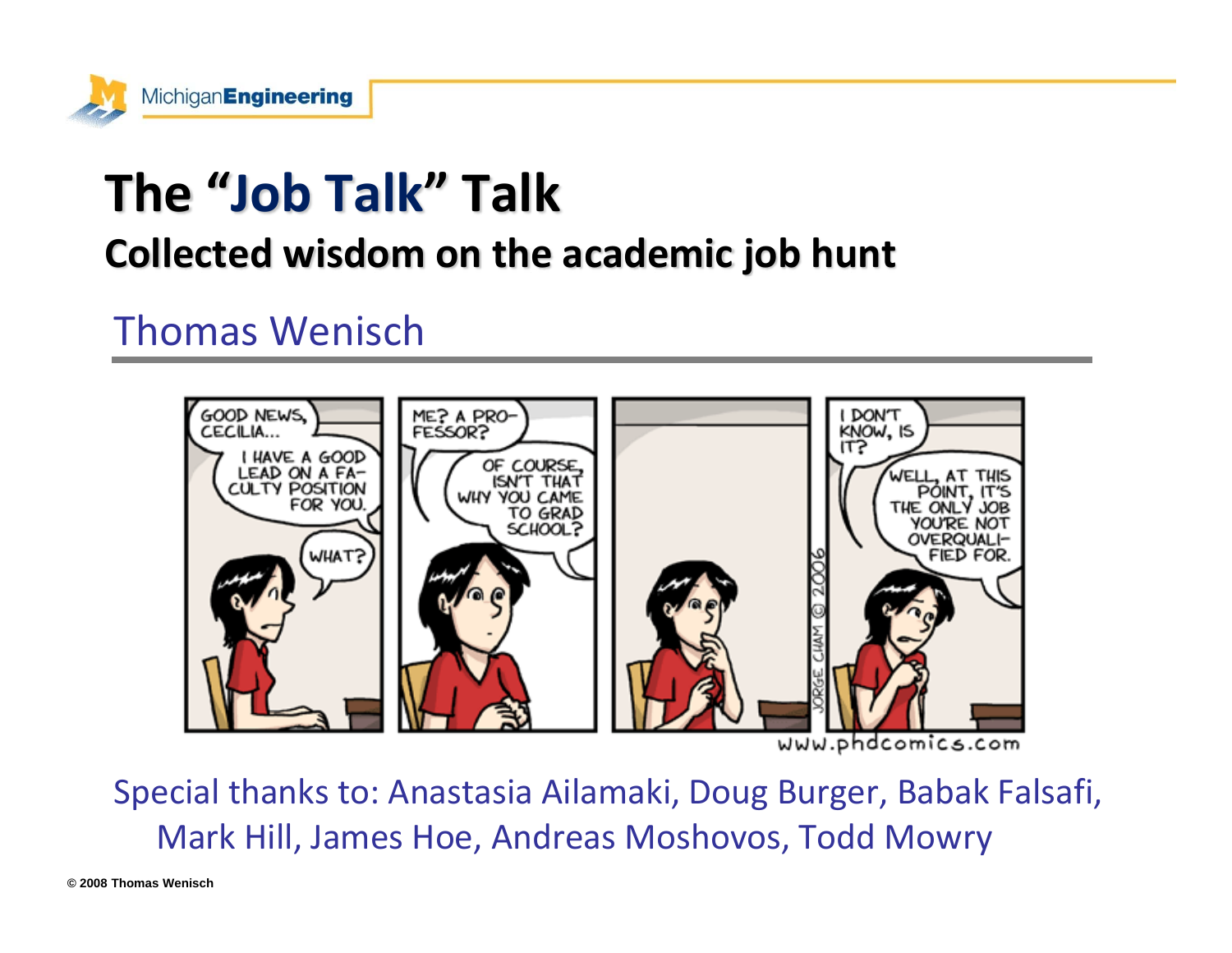

## **What this talk is about**

### Preparing for academic interviews

- Application process
- –The all‐important "Job Talk"
- –Other tips, tricks & collected wisdom

### Geared towards tenure‐track positions at top‐20 research institutions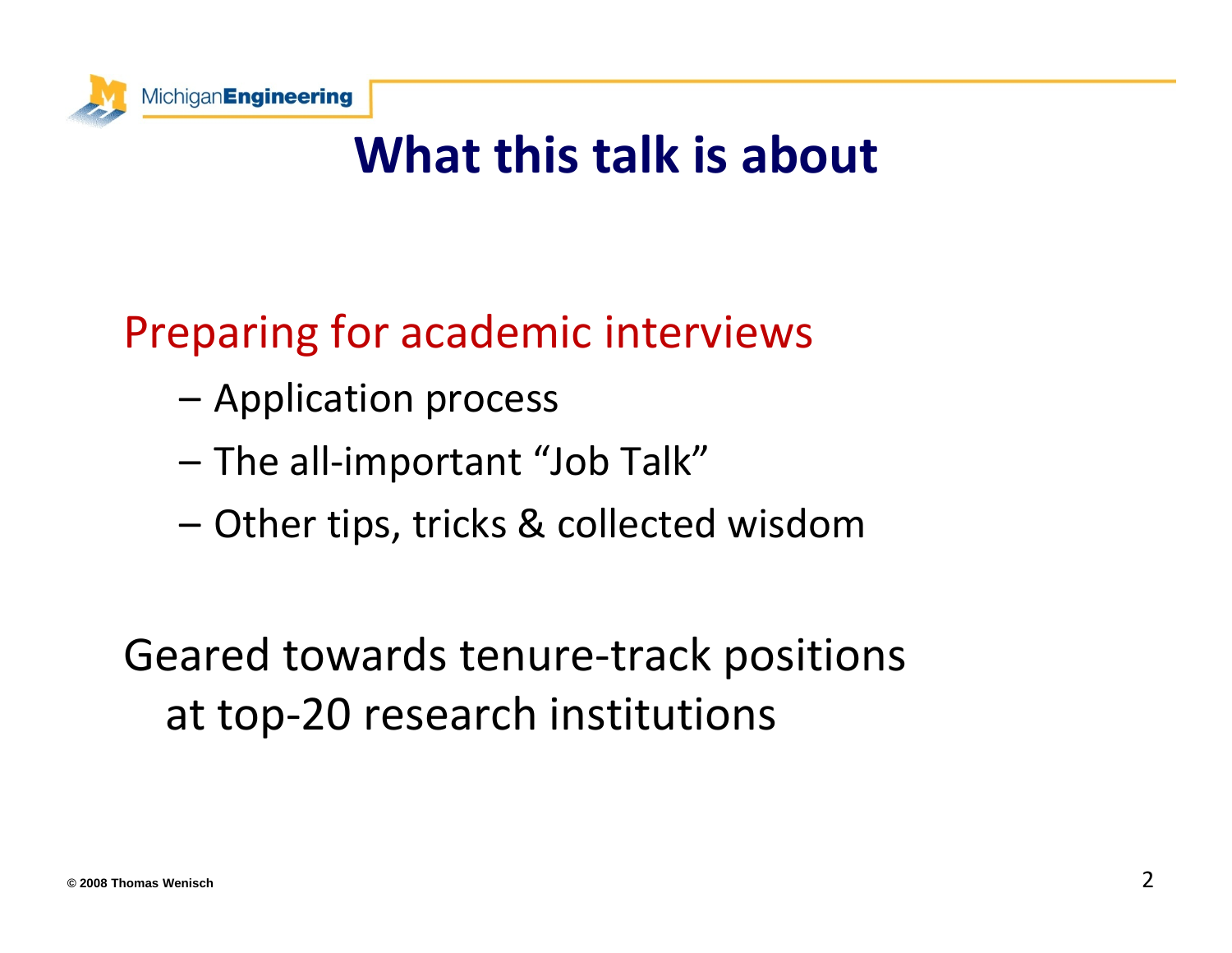

## **Who should be here**

# Anyone considering academia … … whether you graduate soon or not

If there is any chance you want academic job, make academia your focus

- –– Preparing for academia also prepares for industry
- – $-$  But, not necessarily the converse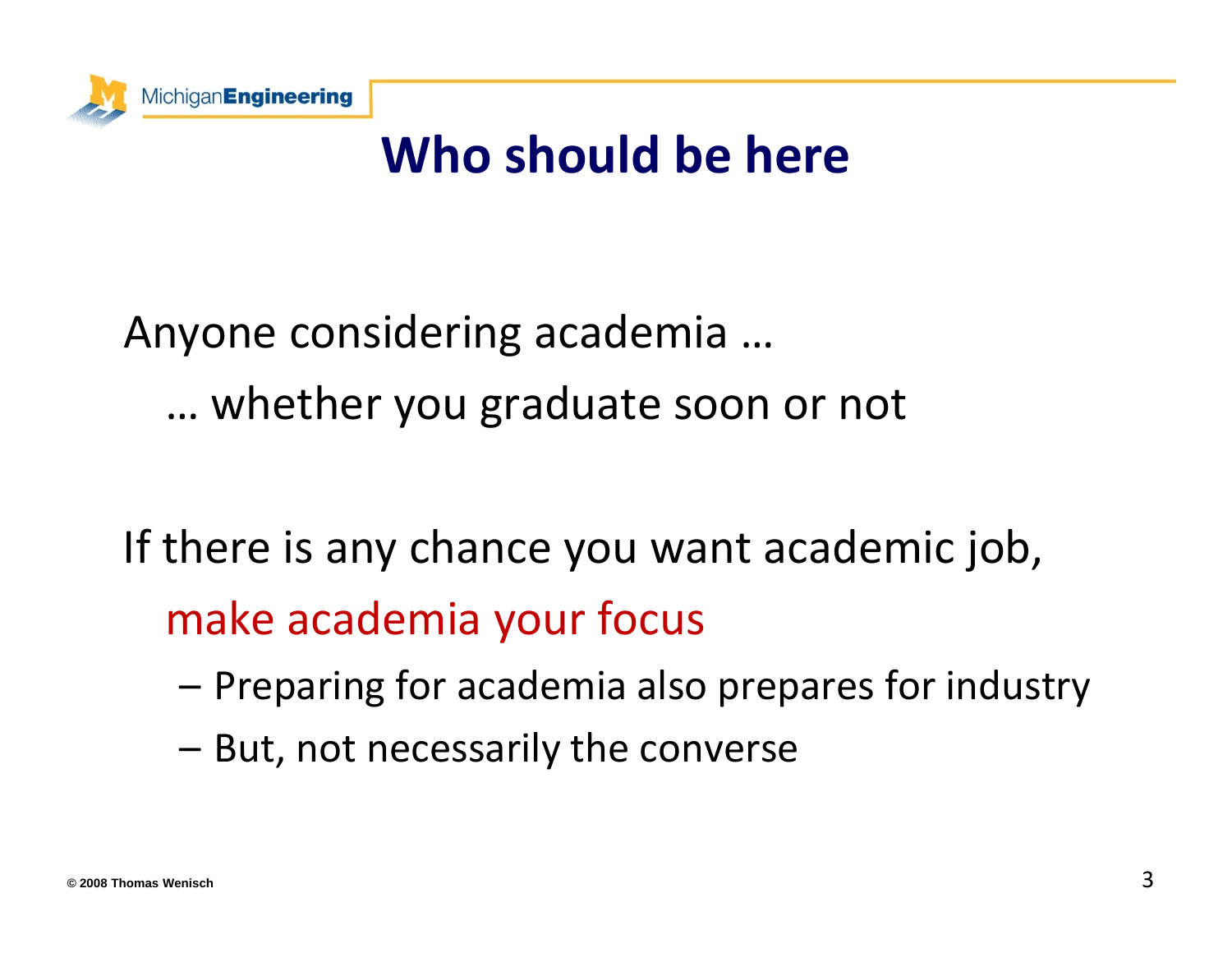

Michigan Engineering

# **What to remember (if you forget the rest)**

- Planning starts 2-3 years before you graduate
- Application packet has 1 goal: get an interview
- Job Talk must target broad audience, not experts in your field
- 1‐on‐1's are about personality, rapport & potential for collaboration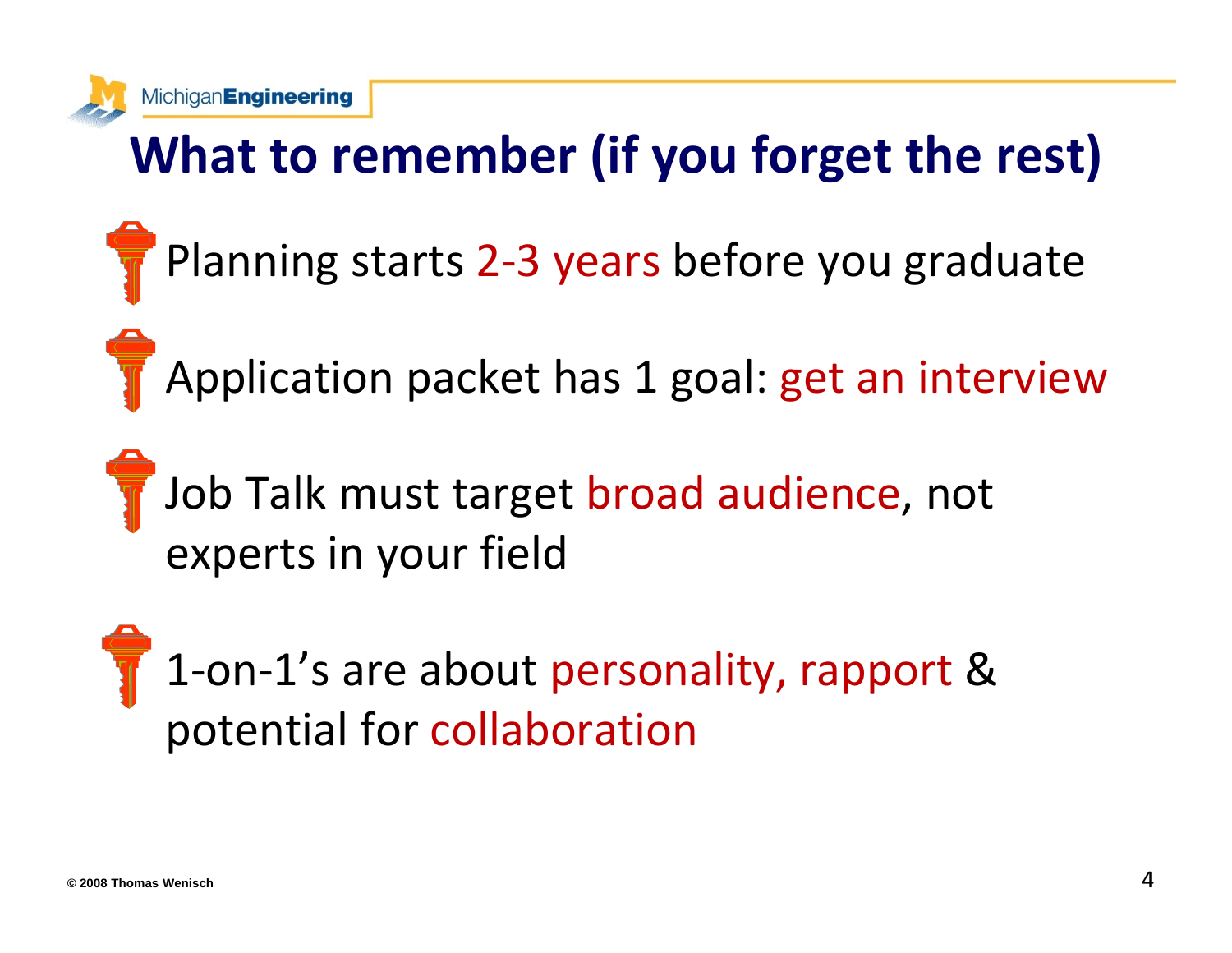

# **Outline**

- •Academic jobs
- • Preparing for the job market…
	- –Early preparation
	- –Your application packet
- • The interview
	- –Preliminaries
	- – $\;$  The Job Talk
	- –One‐on‐one meetings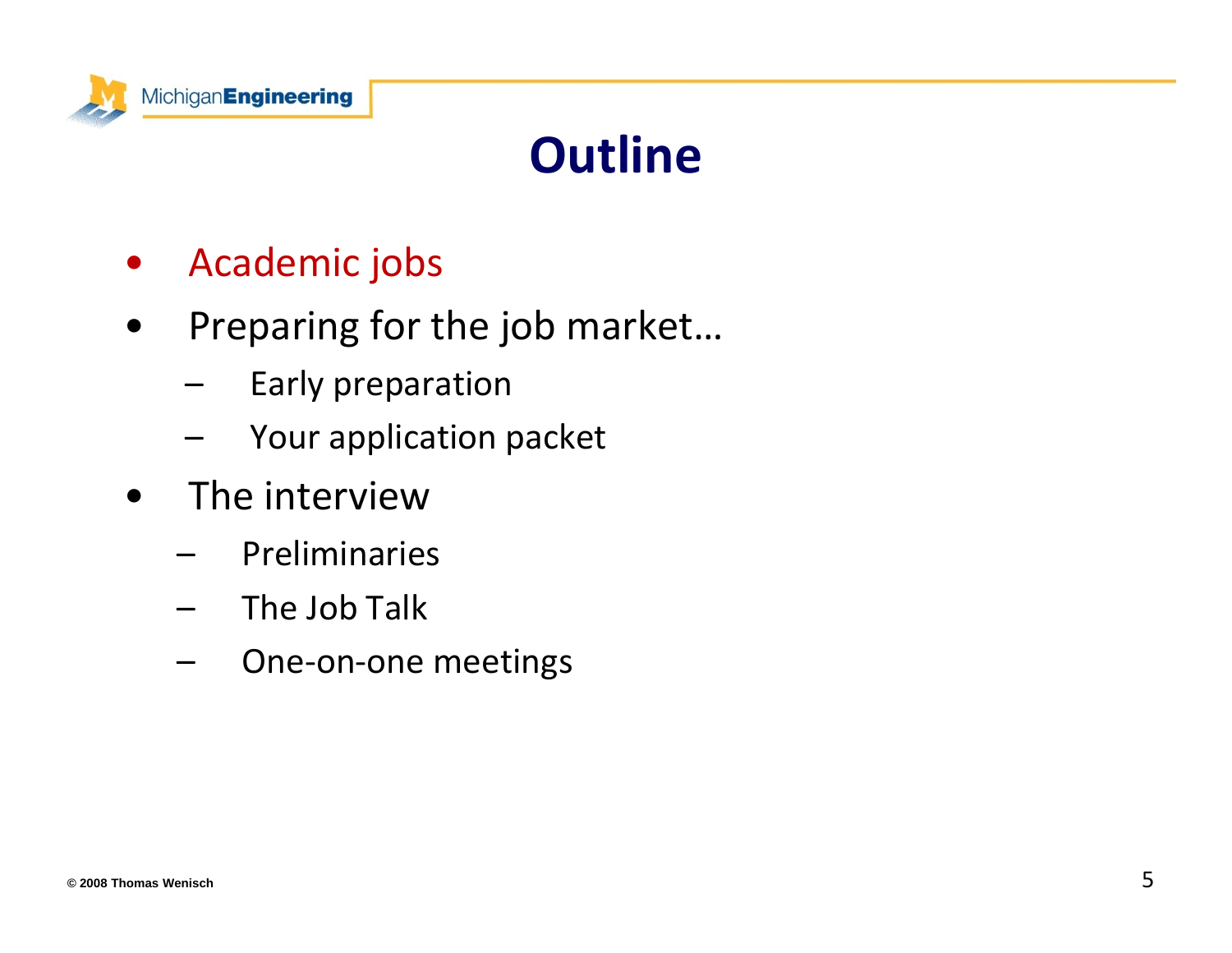

## **Academic Jobs**

#### Tenure‐track (research school):

- 6 years (typical) to prove you are world-class researcher and competent educator
- 80+ hour weeks (but you pick which 80)
- •Key to success: good students

#### Tenure‐track (teaching school):

- 6 years (typical) to prove you are innovative educator and competent researcher
- •Many top teaching schools don't have grad programs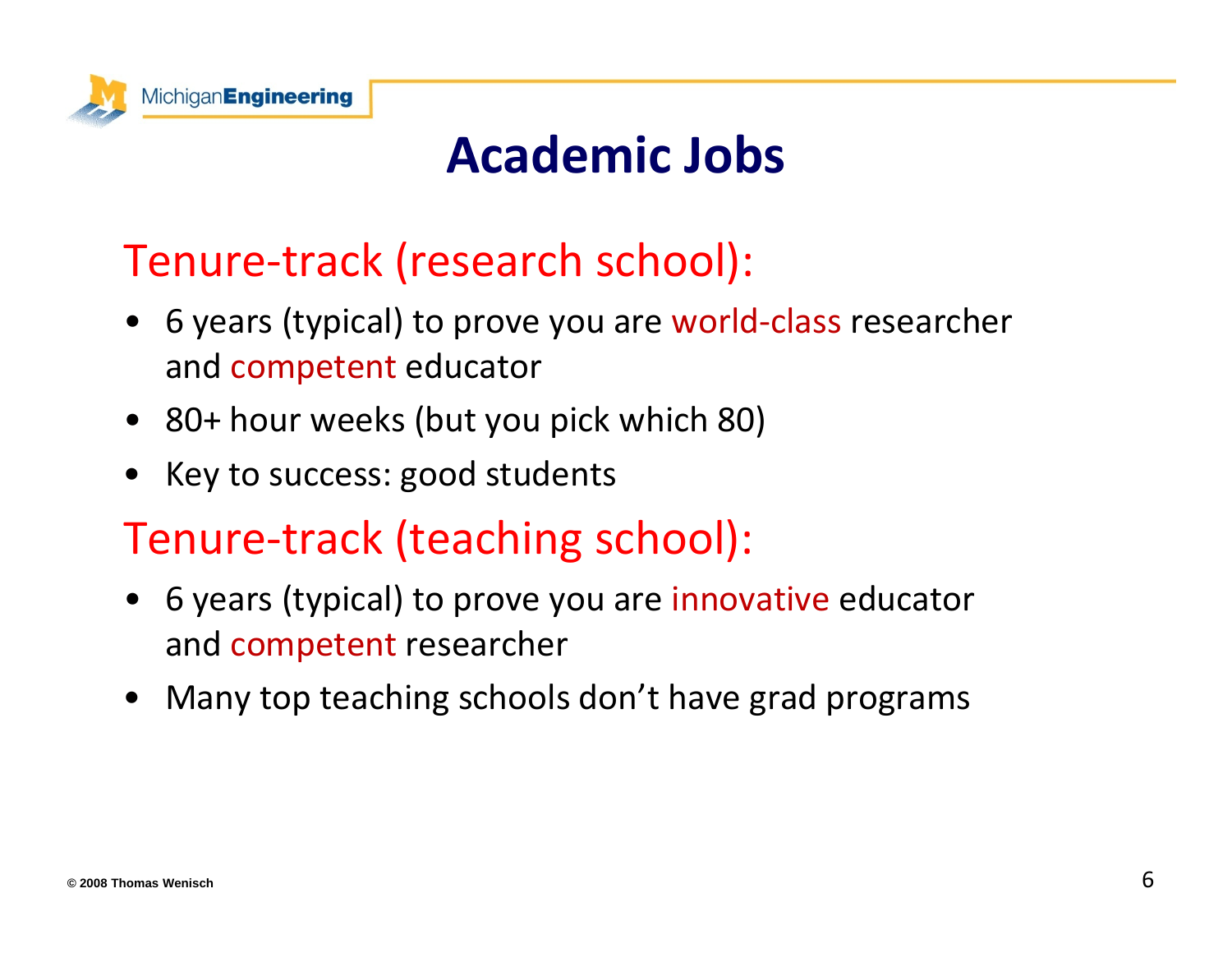

## **Academic Jobs**

Post Doc: Temporary employment as super-grad-student

- •Objective: parlay into tenure‐track w/in 1‐2 years
- •• Do a post-doc if you need:
	- – $-$  Hang around till the job market improves
	- More time to improve your curriculum vitae
	- –More prestigious letters of recommendation

Research Faculty: Research-only soft-money position

- •Advantage: Allow amazing research productivity early on
- • Disadvantages: Don't usually lead directly to tenure
	- Need grants to fund your own salary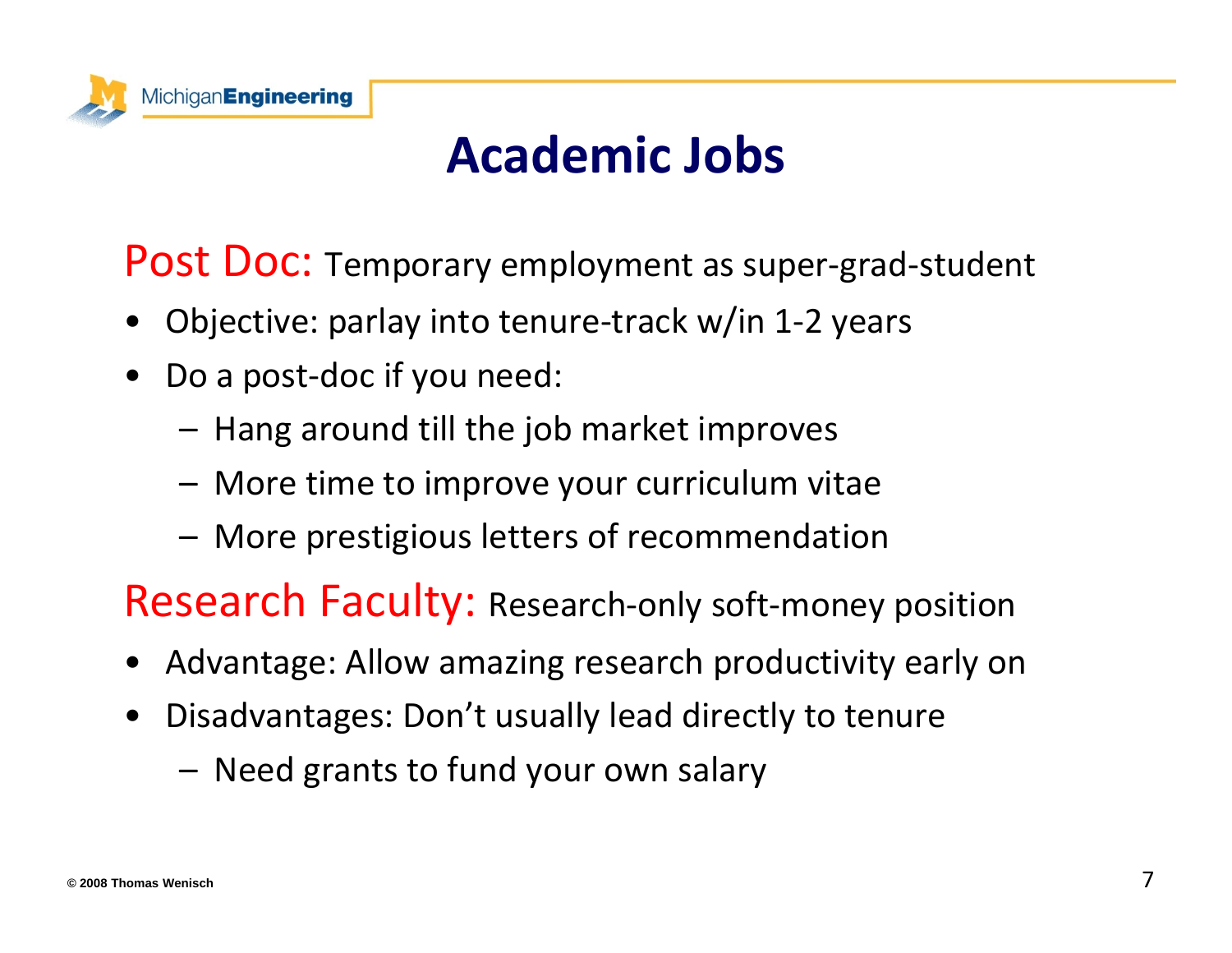

## **Academic Jobs**

#### Lecturer: Teaching-only position at a research school

- •• No tenure
- Higher teaching load
- Typically undergrad‐focused

#### Industrial Researcher:

- Key difference: you do the research (instead of students)
- •Better pay
- •My advice: go to <sup>a</sup> lab that publishes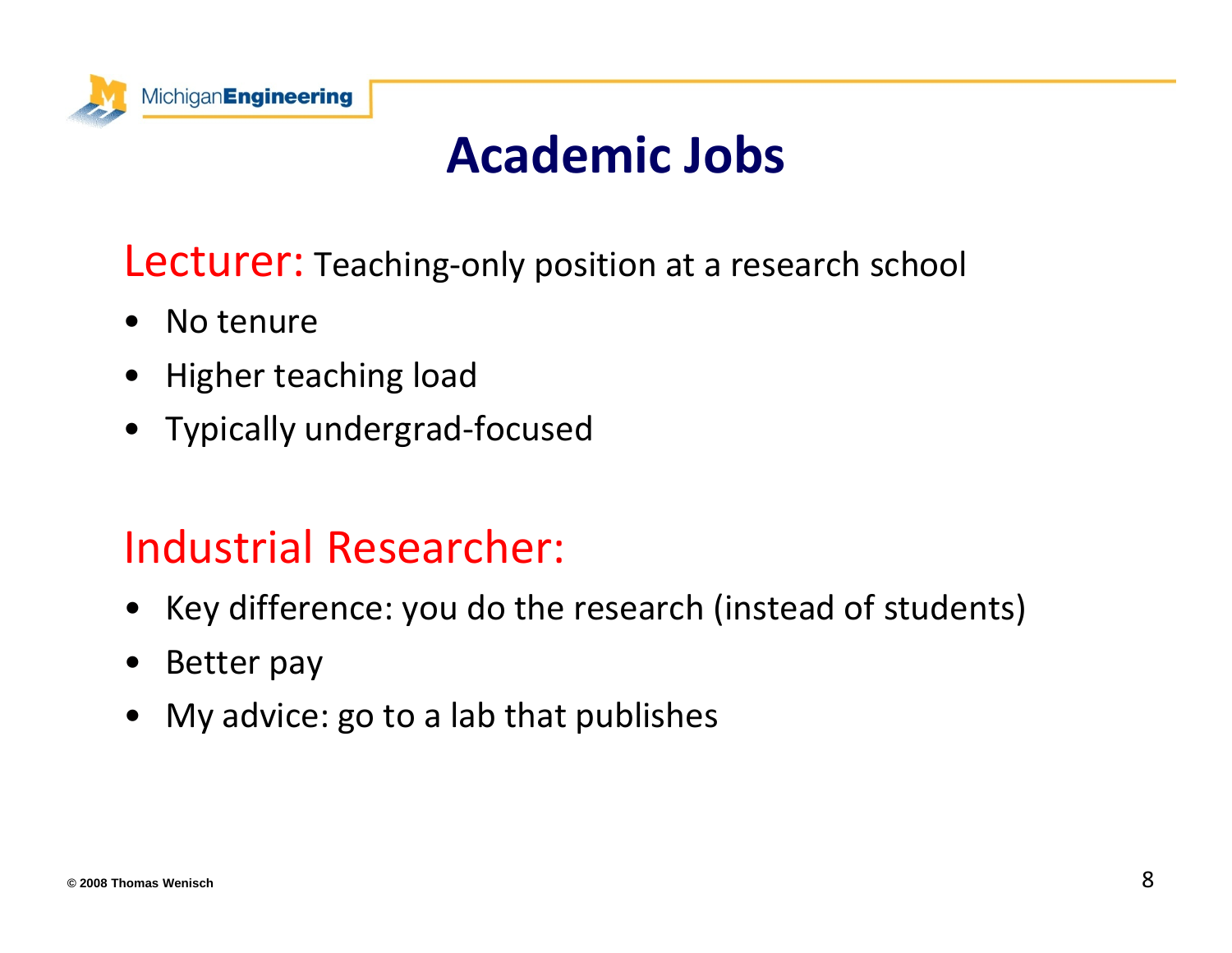

# **Outline**

- $\bullet$ *Academic jobs*
- $\bullet$  Preparing for the job market…
	- –Early preparation
	- –Your application packet
- • The interview
	- –Preliminaries
	- – $\;$  The Job Talk
	- –One‐on‐one meetings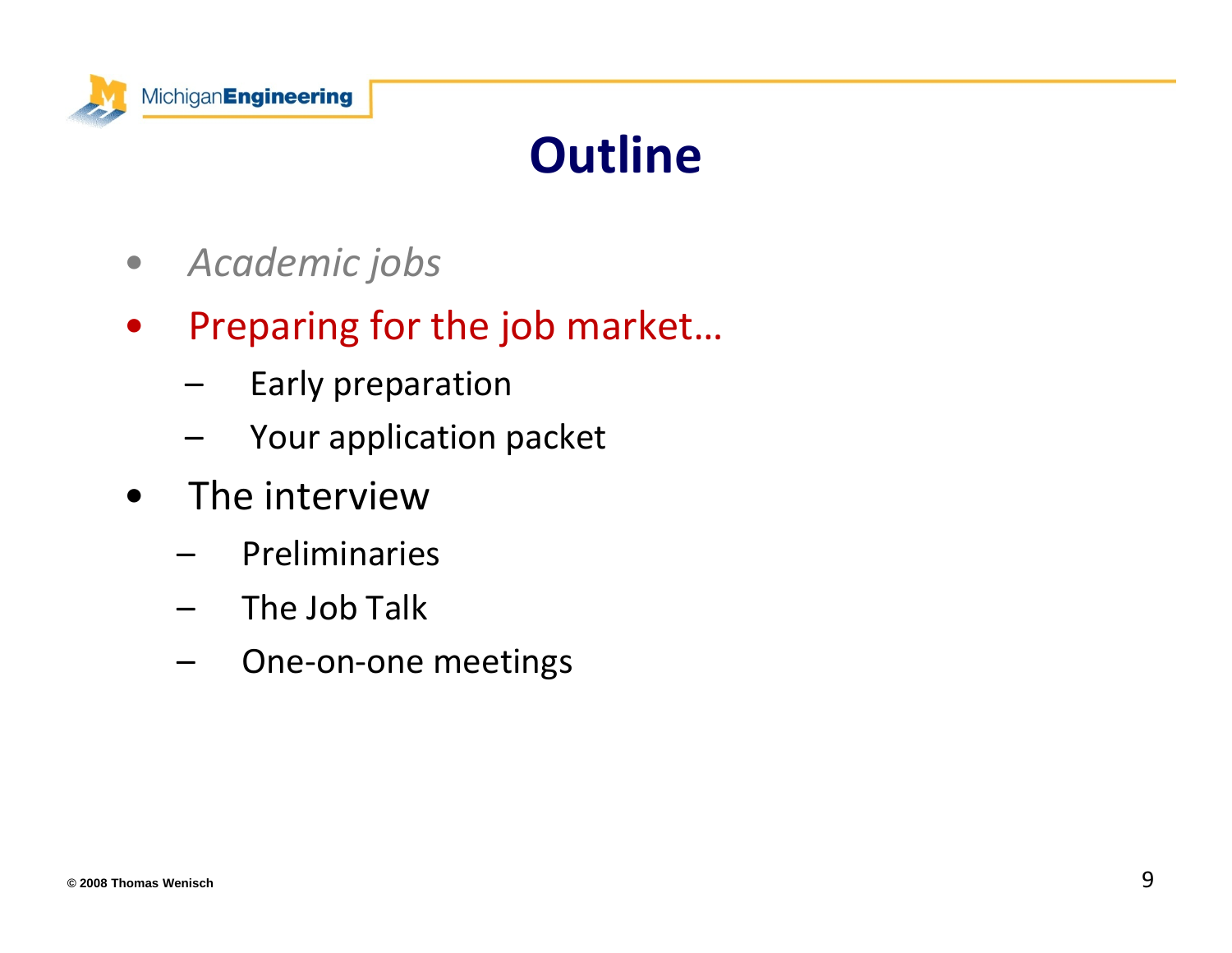

# **Early preparation**

A great application rests on 3 fundamentals:

- Strong publication record
- Dissertation impact is easy to grasp
- Outstanding letters of recommendation

# Your last year is too late to fix these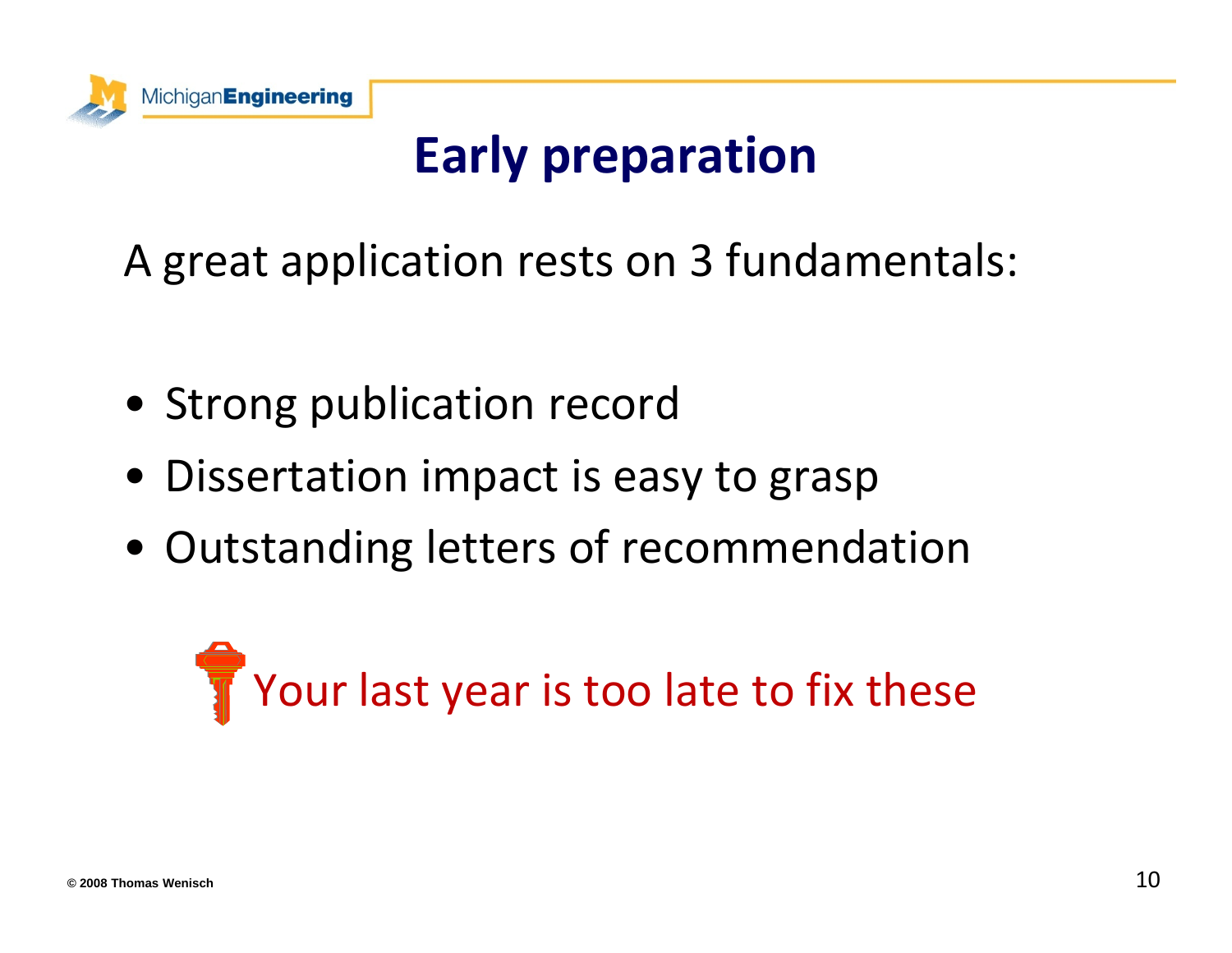

# **Early preparation strategies (1)**

- Choose <sup>a</sup> dissertation that:
	- Rests on clear motivation
	- –Demonstrates technical competence
	- Includes academic rigor

- Get strong letter writers:
	- –– Via internships
	- –– By inviting thesis committee members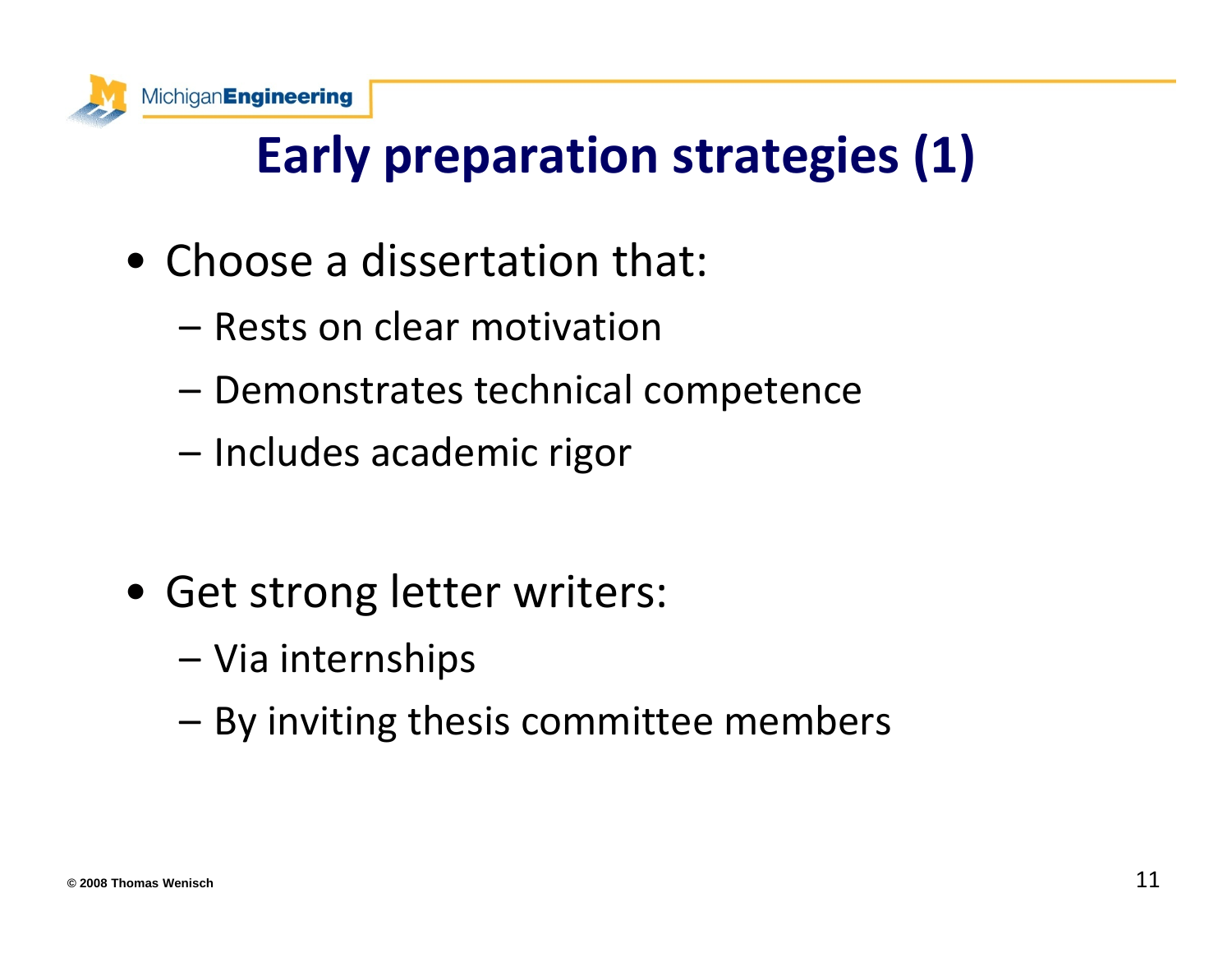

# **Early preparation strategies (2)**

### Achieve visibility in your community

- Go to conferences
	- Give talks
	- Ask questions at talks
	- Skip the talks and hang out in the hallway
	- Introduce yourself to faculty
	- **Don't hang out with Michigan students**
- First author on more papers
- Maintain an informative personal website

Your goal: everyone should know your name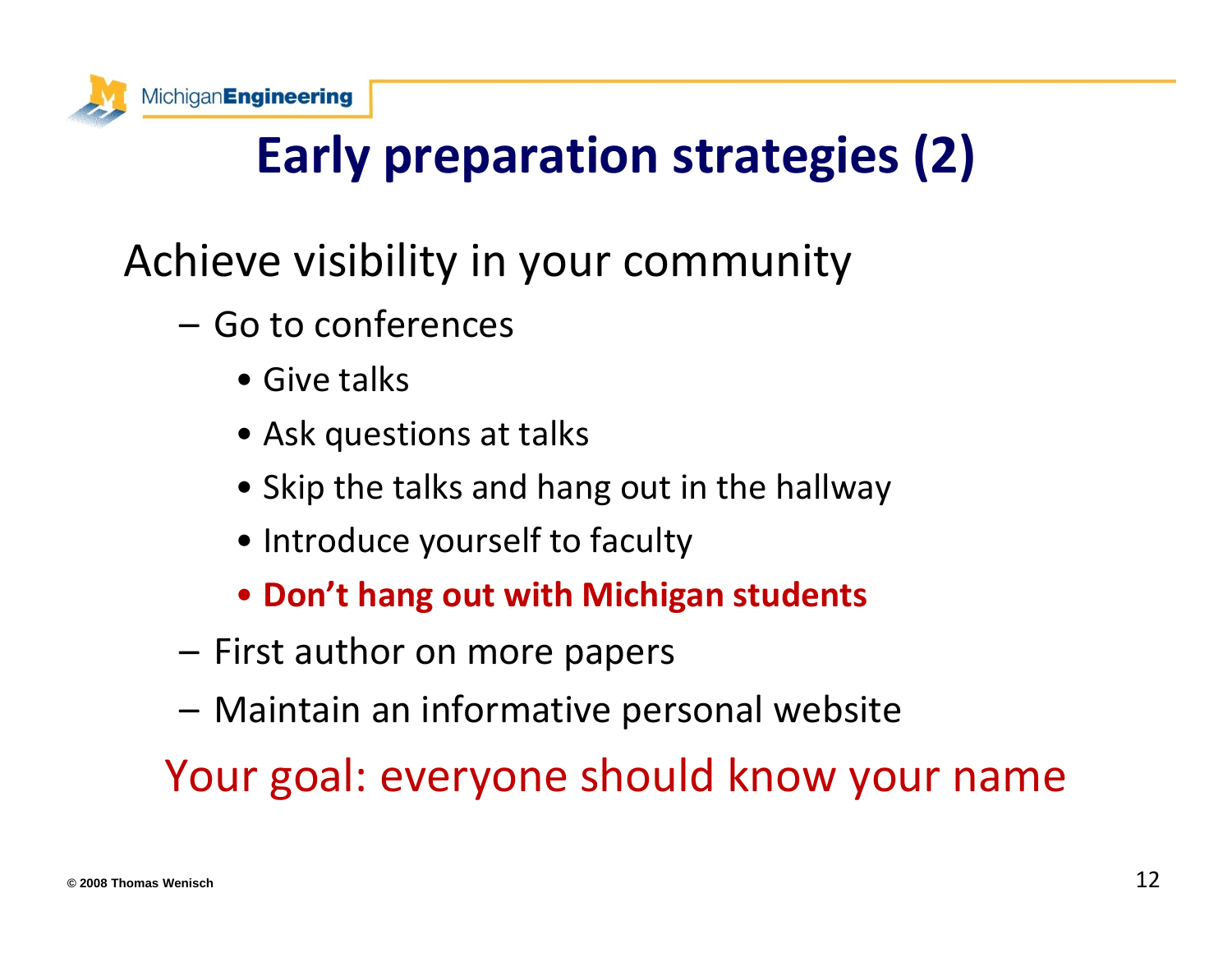

# **Your Application Packet**

# Objective: Get an interview

- 1.Cover letter
- 2.Curriculum Vitae
- 3.Research statement
- 4.Teaching statement
- 5.Sample papers (optional)
- 6. Letters of recommendation (guide for letter writers)

#### Find my packet at http://www.eecs.umich.edu/~twenisch/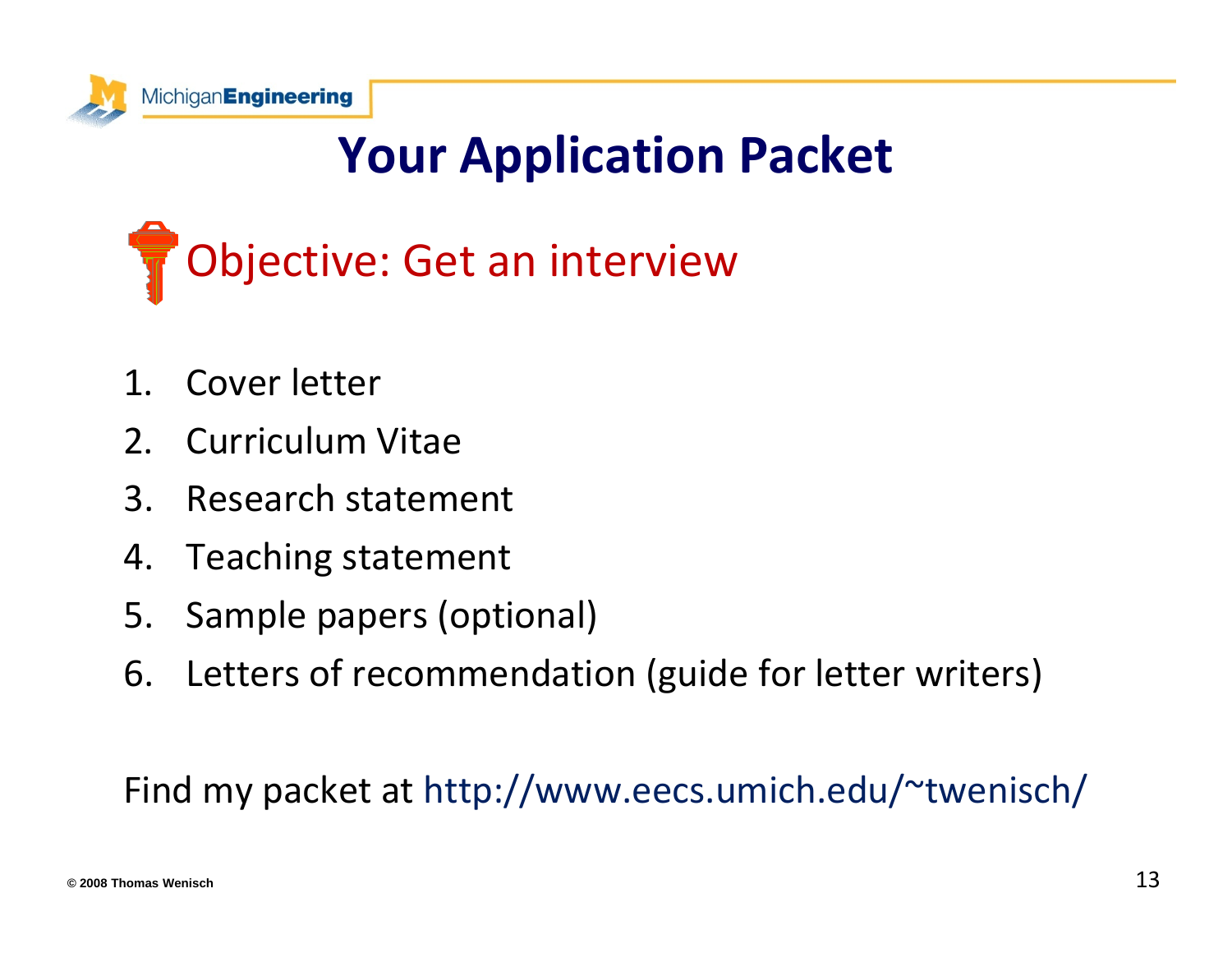

### **Cover Letter**

#### Example outline:

- ¶1: who you are, what position, when you graduate
- ¶2: your future research interests
- ¶3: your past research accomplishments
- ¶4: your teaching experince
- ¶5: fluffy closing paragraph

#### Customize for each application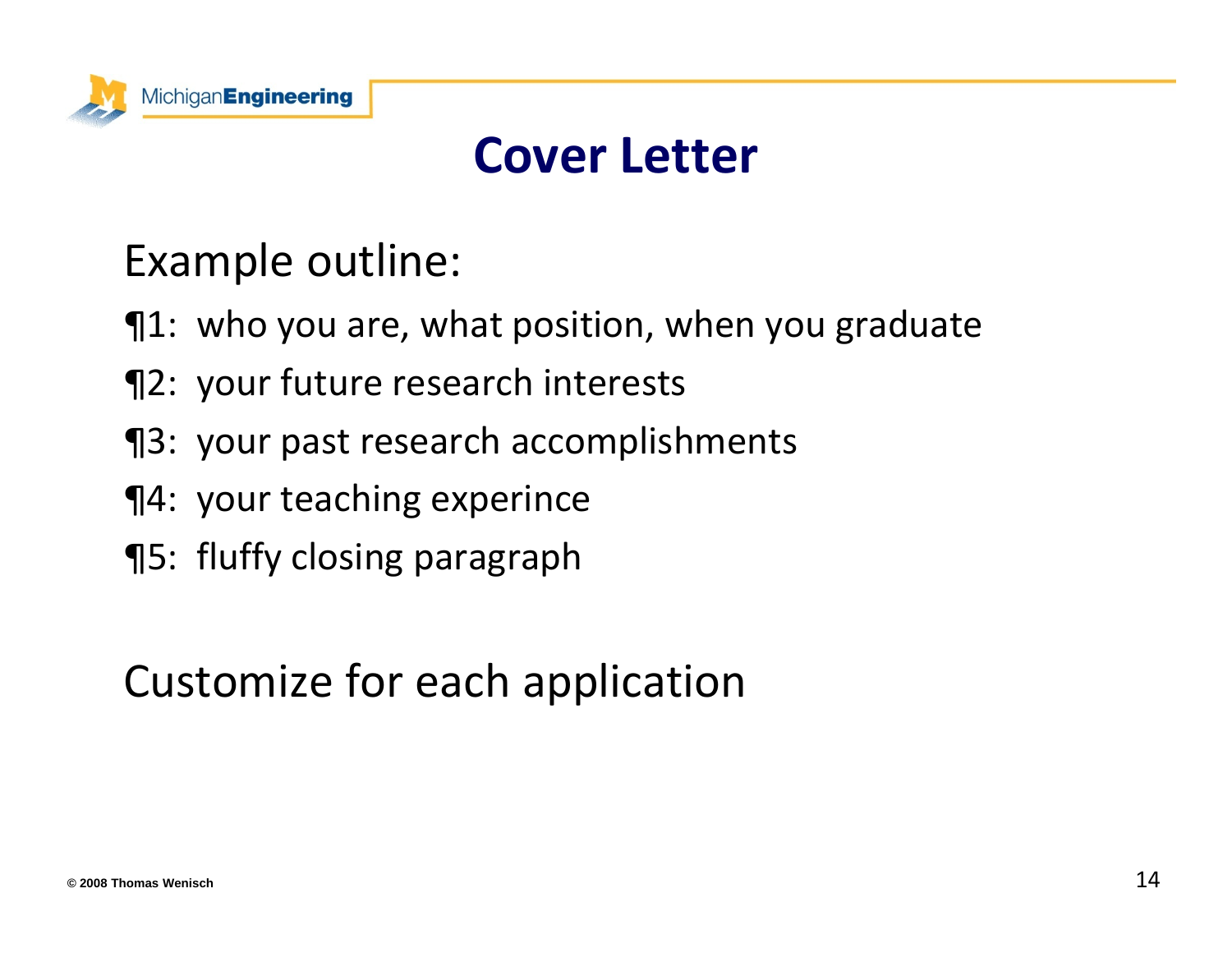

## **Curriculum Vitae**

#### Emphasize:

- Research interests
- Education
- Honors/awards
- Publications

#### Unlike resume, CV can be arbitrarily long –– But make it easy to navigate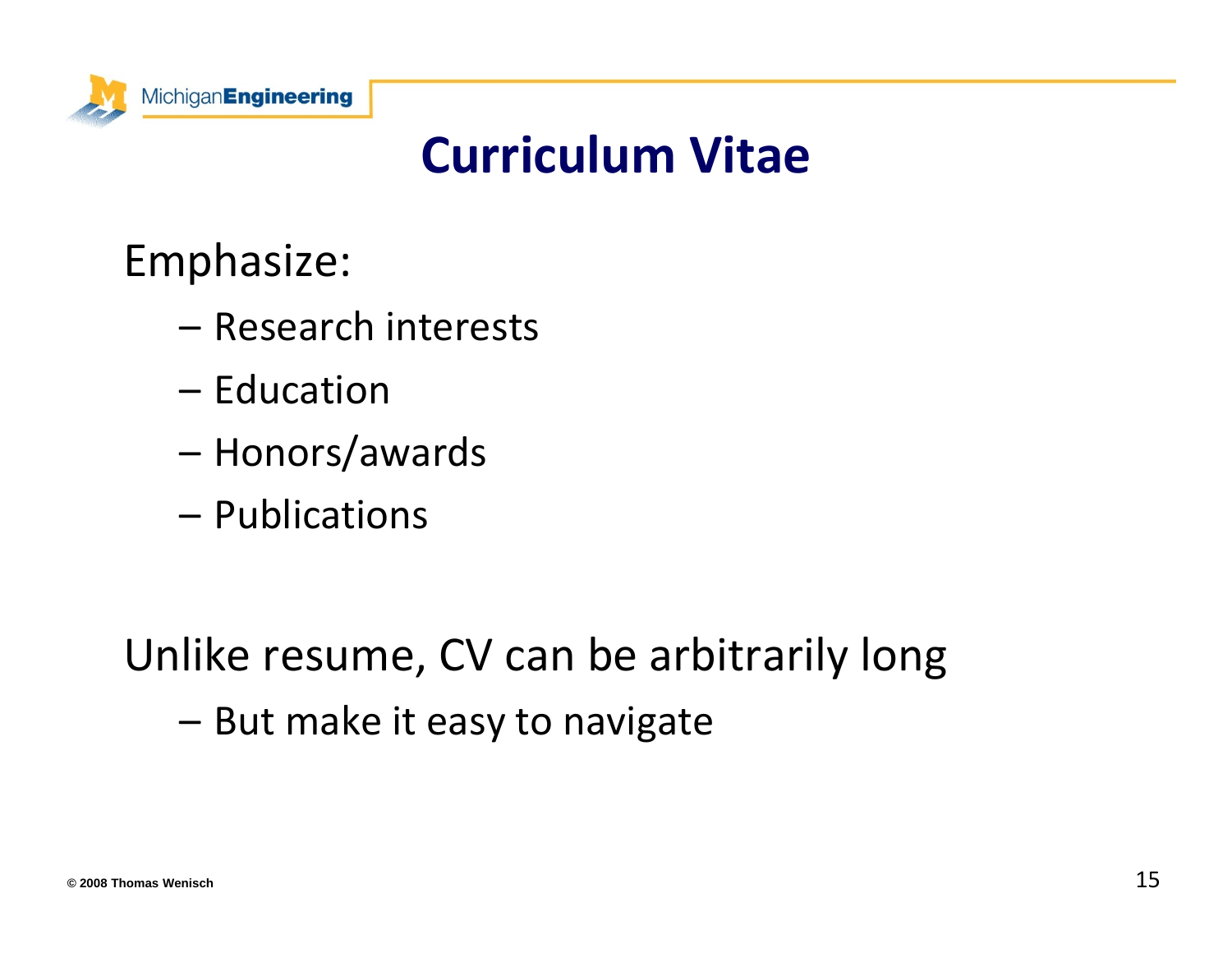

## **Research Statement**

### Part 1 – Your past research contributions

- –– Single narrative, not laundry list
- Focus on impact
- Cite your publications
- Part 2 Your research plan
	- A plausible 5 year plan with concrete initial steps
	- Focus on impact, breadth, diversification from thesis
	- Not a commitment

Objective: demonstrate **vision** and **planning**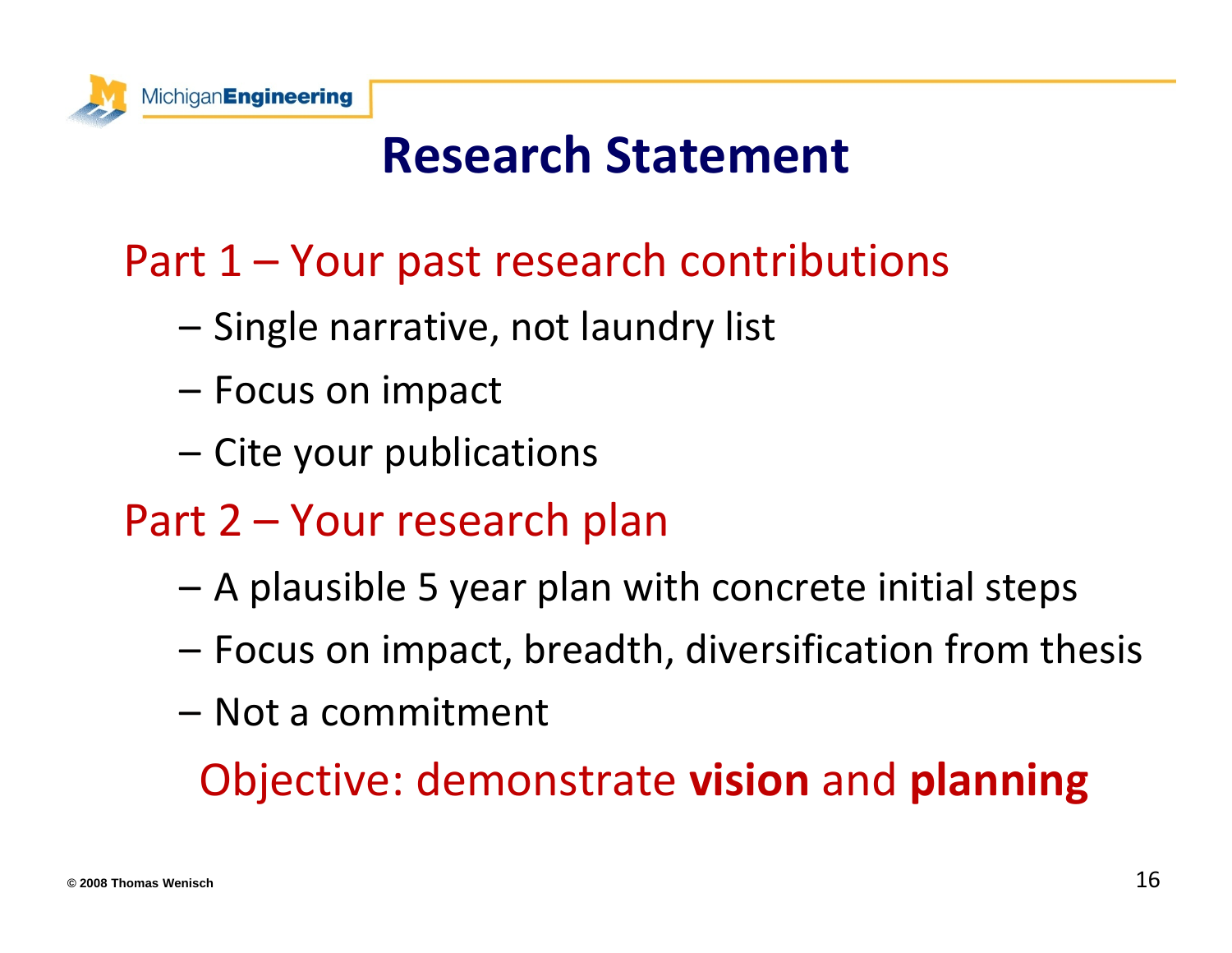

# **Teaching Statement**

#### For research institutions:

- –- Summary of teaching experience
- –– List of topics/classes you can teach
- Some well‐written fluffy teaching philosophy

#### For teaching institutions:

- –– Summary of teaching experience
- Thorough educational philosophy
- Innovative teaching approach/plan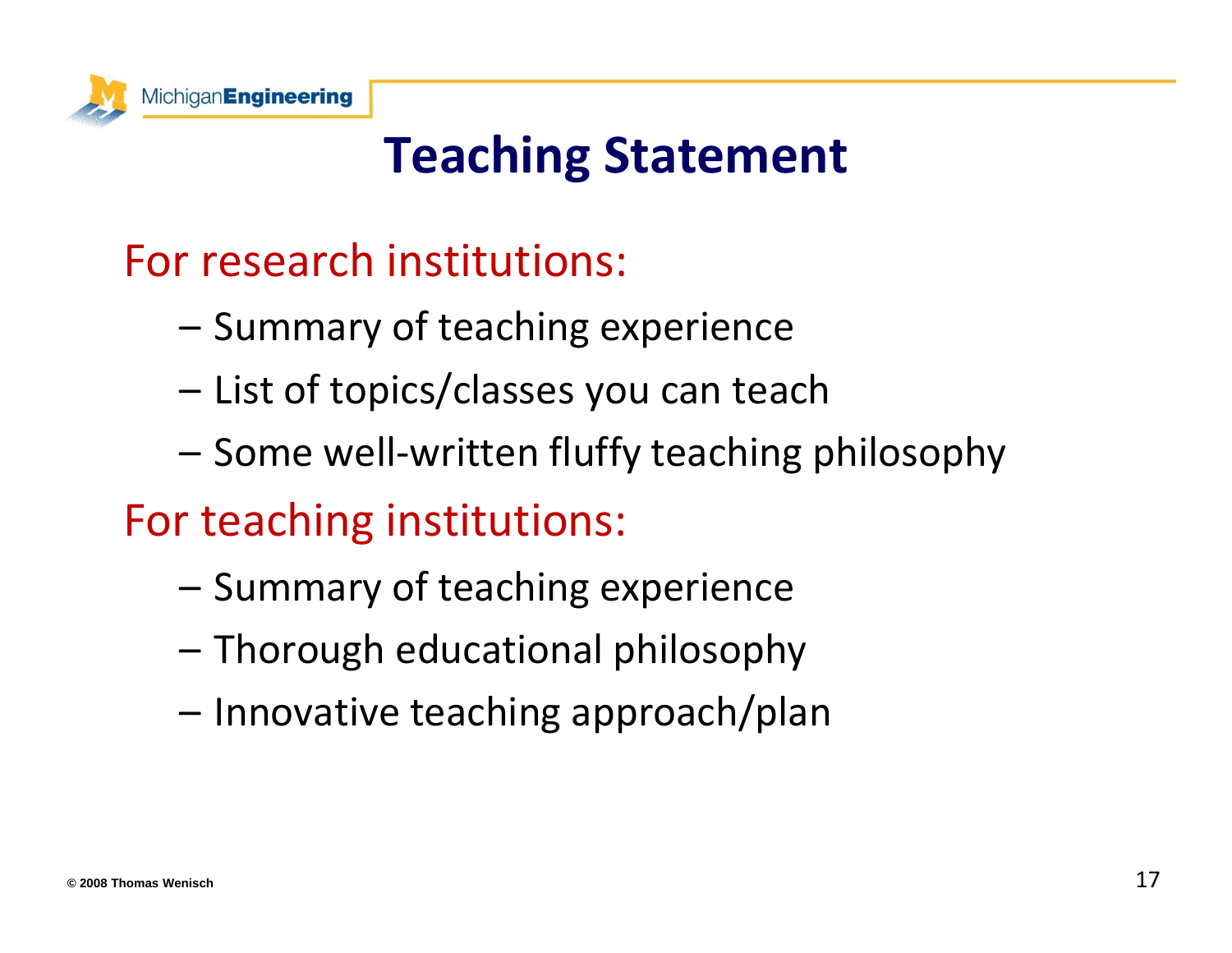

# **Letter Writer Guide**

#### Observations:

- Writing good letters is hard
- Your recommenders are fundamentally lazy

You must ease their writing burden!

#### Provide letter writer guide

- Brief paragraphs summarizing your contributions
- Notable activities/experiences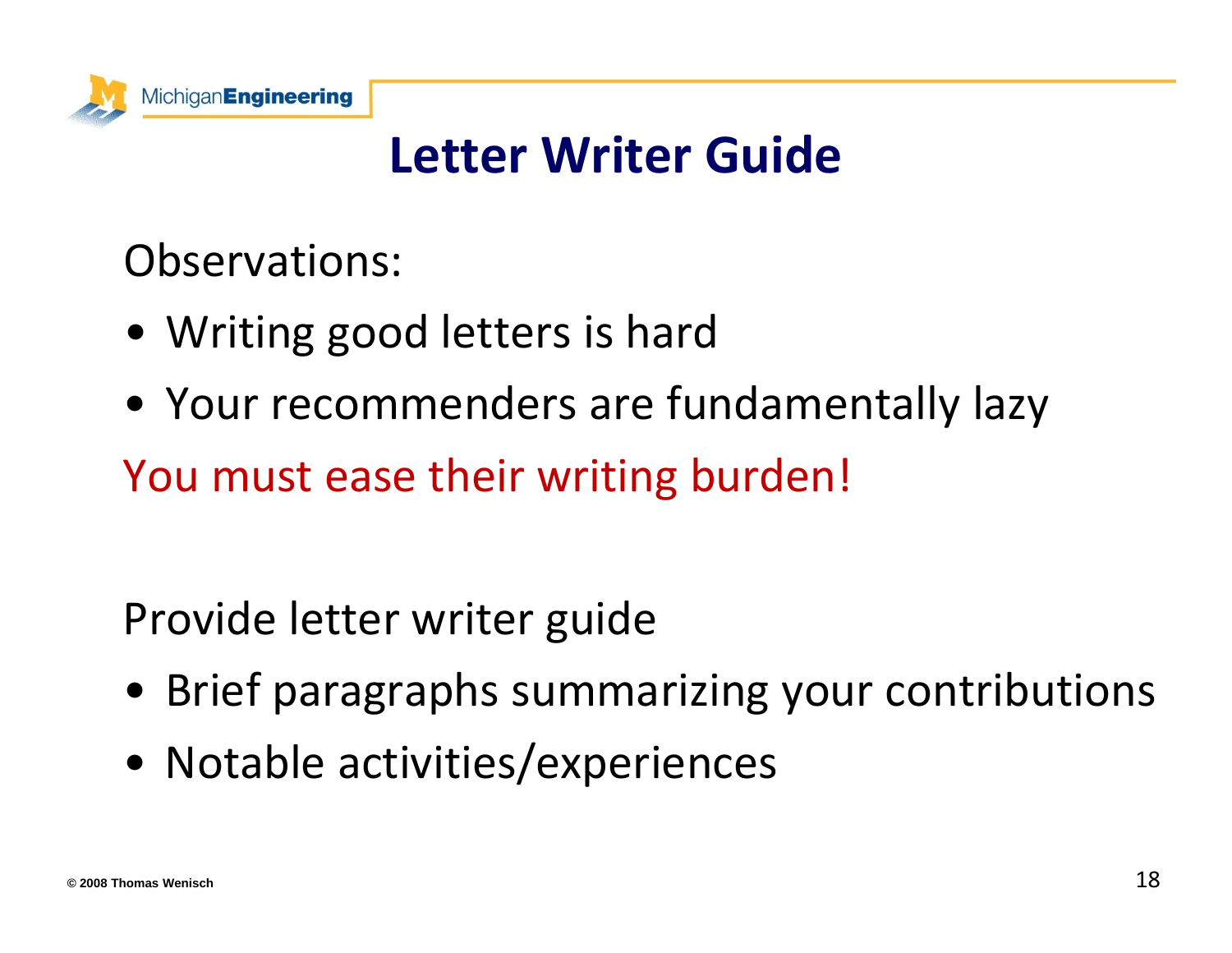

# **Applying (1)**

Ignore department hiring priorities In fact, apply even if they aren't hiring

- Priorities are negotiated by committees that never agree
- •• You may be a "target of opportunity"
- Top departments care about quality, not research area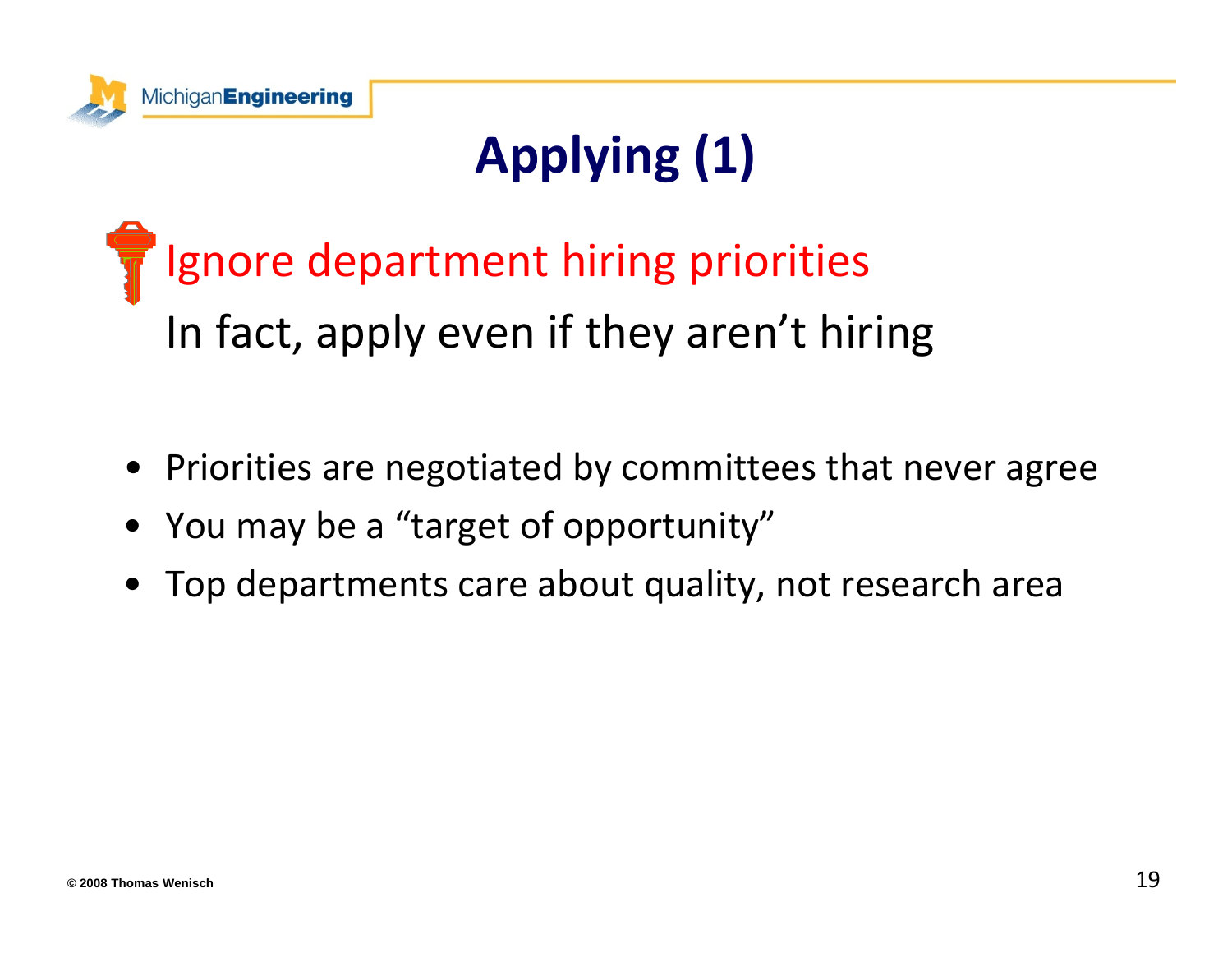

# **Applying (2)**

# Identify your champion

You only get an interview if an insider pushes your case

- Send <sup>a</sup> personal message to faculty you know…
- …or have your advisor send one
- •Politely ask about the status of your case (late Feb.)
- See advice on pressing the flesh at conferences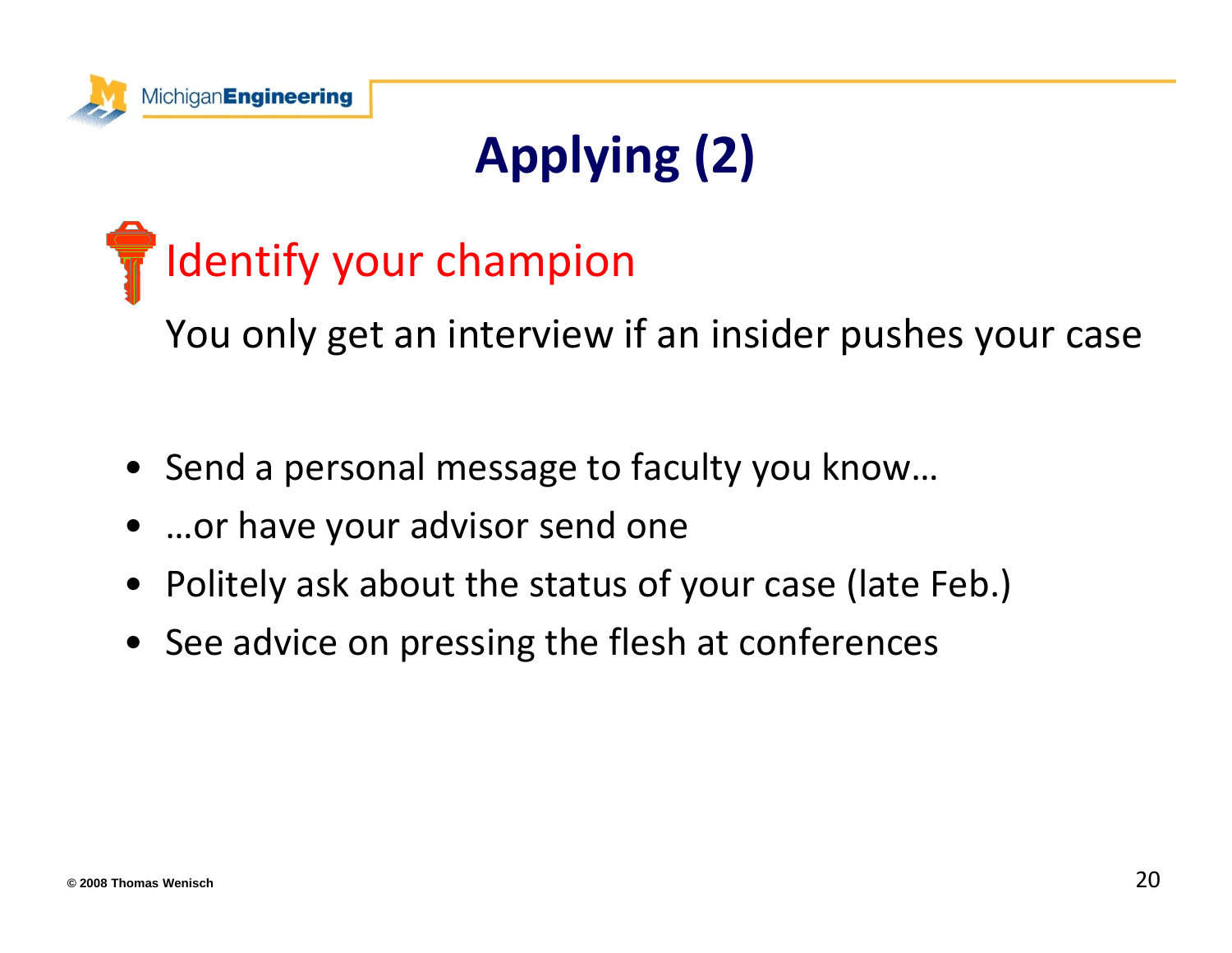

# **Outline**

- $\bullet$ *Academic jobs*
- $\bullet$  *Preparing for the job market…*
	- –*Early preparation*
	- –*Your application packet*
- • The interview
	- –Preliminaries
	- – $\;$  The Job Talk
	- –One‐on‐one meetings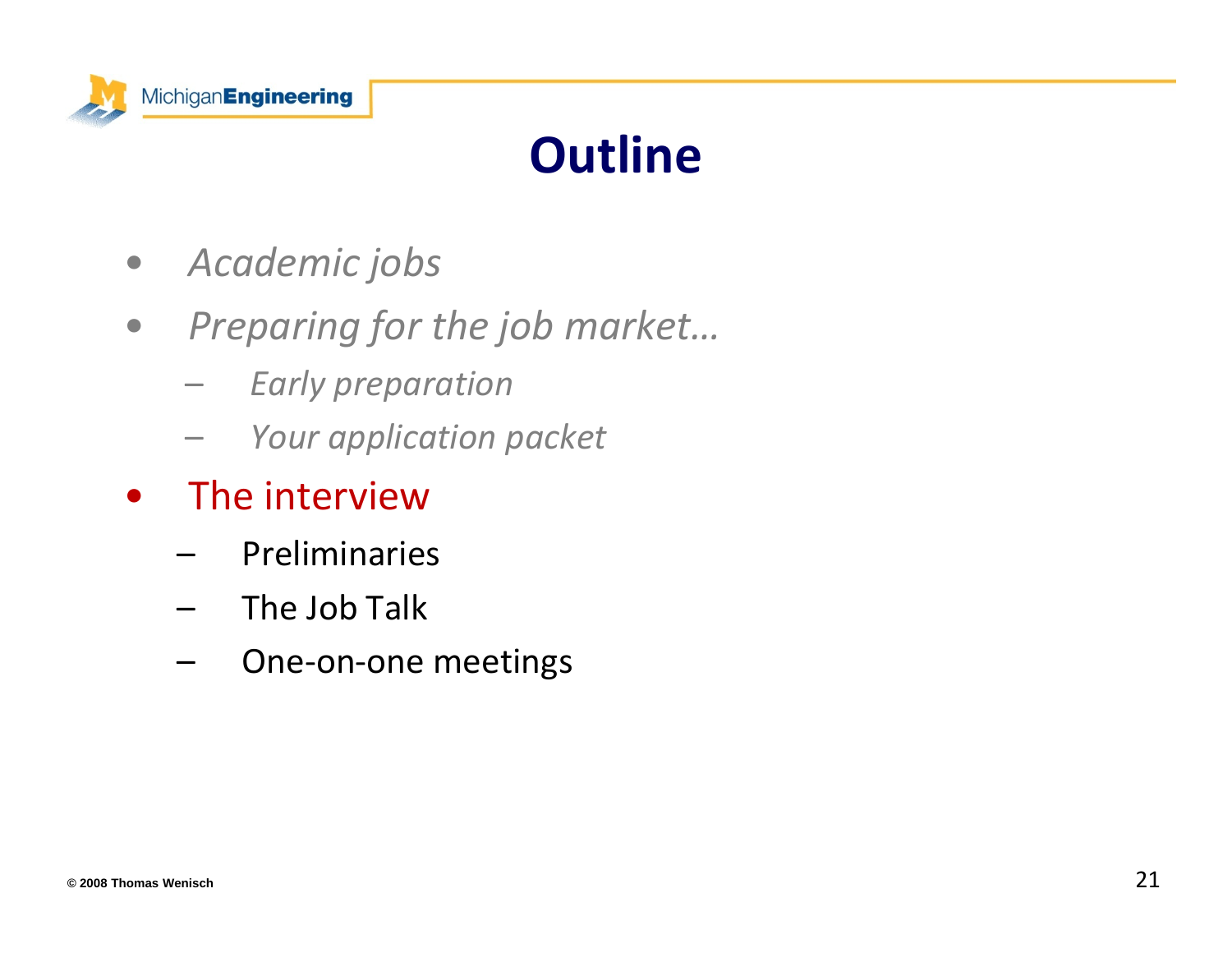

### **Interview structure**

- Job talk
	- 60 minute presentation, including questions
	- The most critical element of the interview
- 1-on-1 interviews
	- 30‐60 minutes technical discussion
- Student meeting
	- **Law Address Control** Always ask for <sup>a</sup> student meeting
- Dinner
	- Don't be fooled this is part of the interview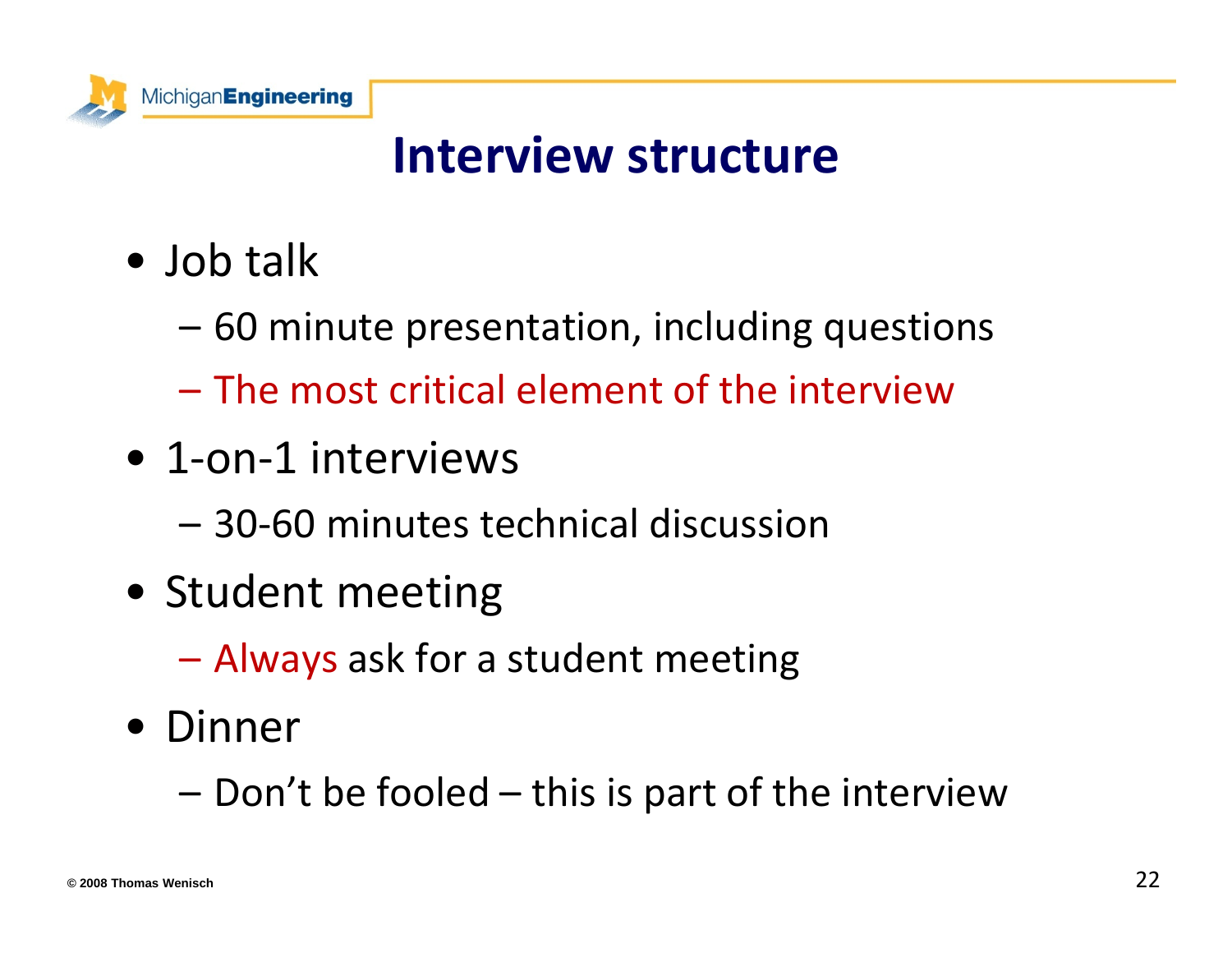

# **The scheduling game**

- Academic interview season (noun): *a multiplayer game with hidden valuation functions and hidden information*
	- Your scheduling objectives
		- 1-2 "practice" interviews
		- Favored schools in the middle of the season
	- Their scheduling objectives
		- Strong schools: see every candidate before deciding
		- Weaker schools: pressure you into quick decision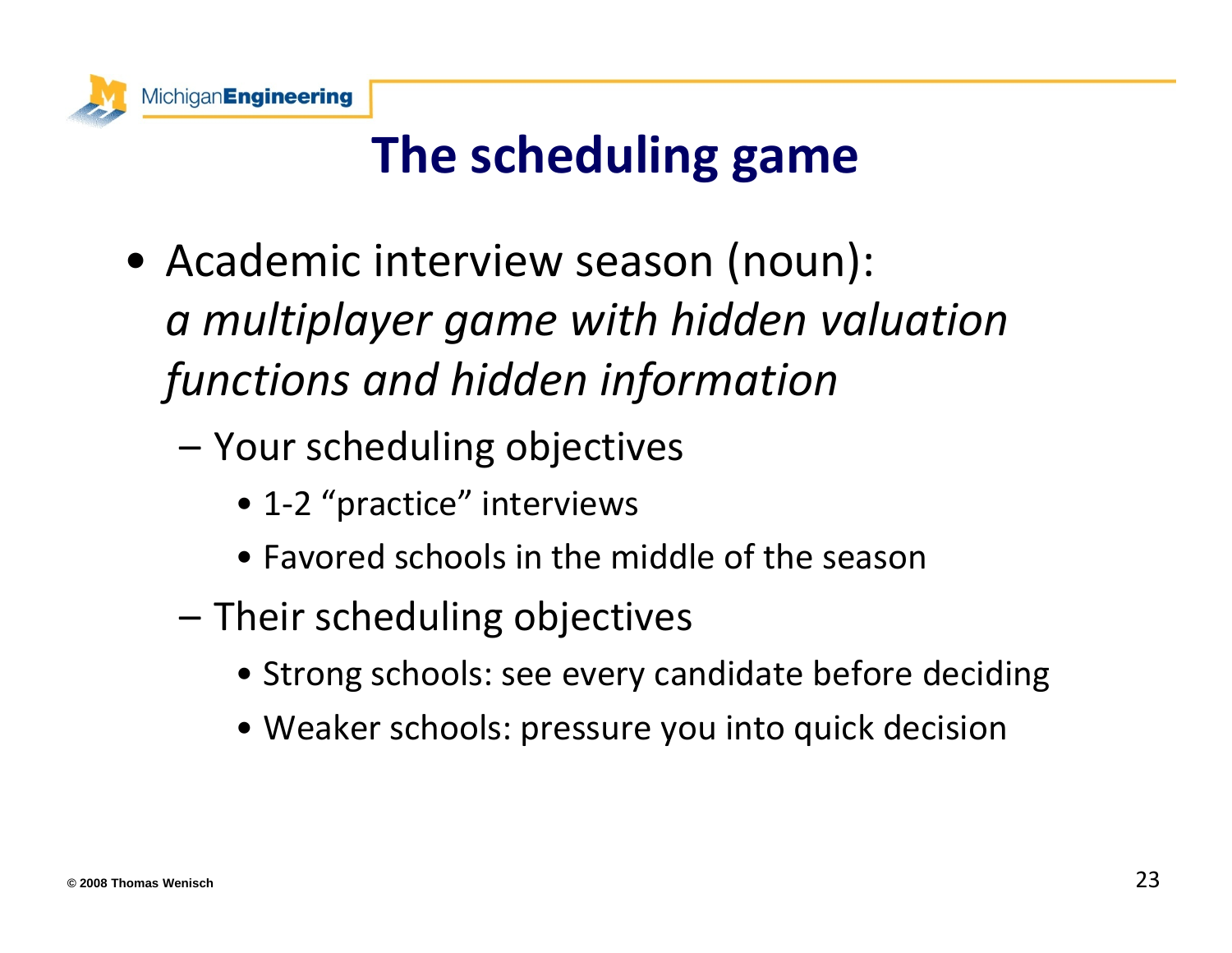

### **The Job Talk**

### The primary goal of your job talk:



Convince faculty who **are not in your area** that you should be hired

### If those in your area didn't like you, you wouldn't have an interview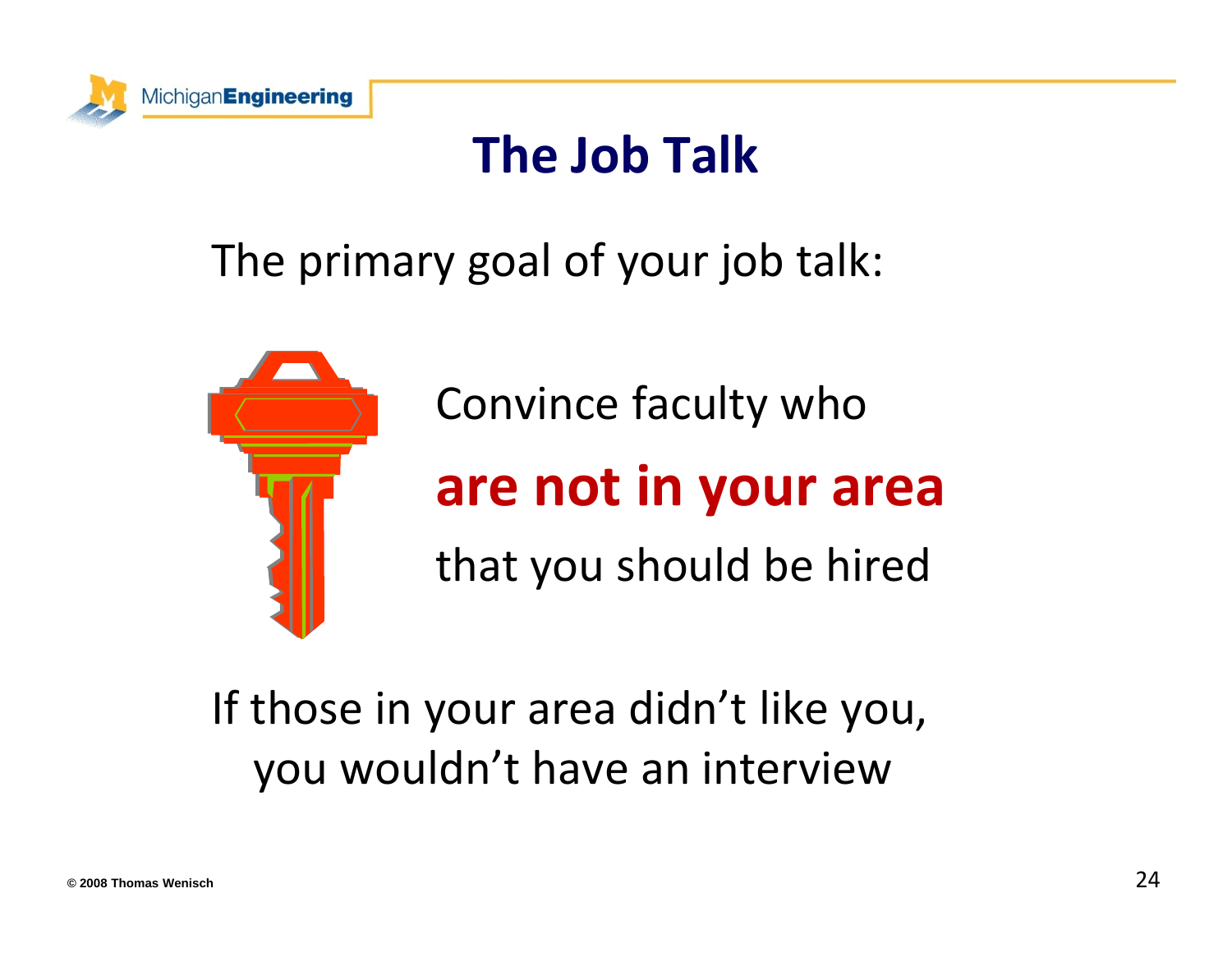

# **Other objectives**

- Show teaching ability
	- 1‐2 slides "teach" background that experts know
- Show intellectual rigor
	- –– Include theoretical or analytic component
- Show experimental/implementation skills
	- Describe strong methods, substantial engineering

### Show that you are multi‐dimensional researcher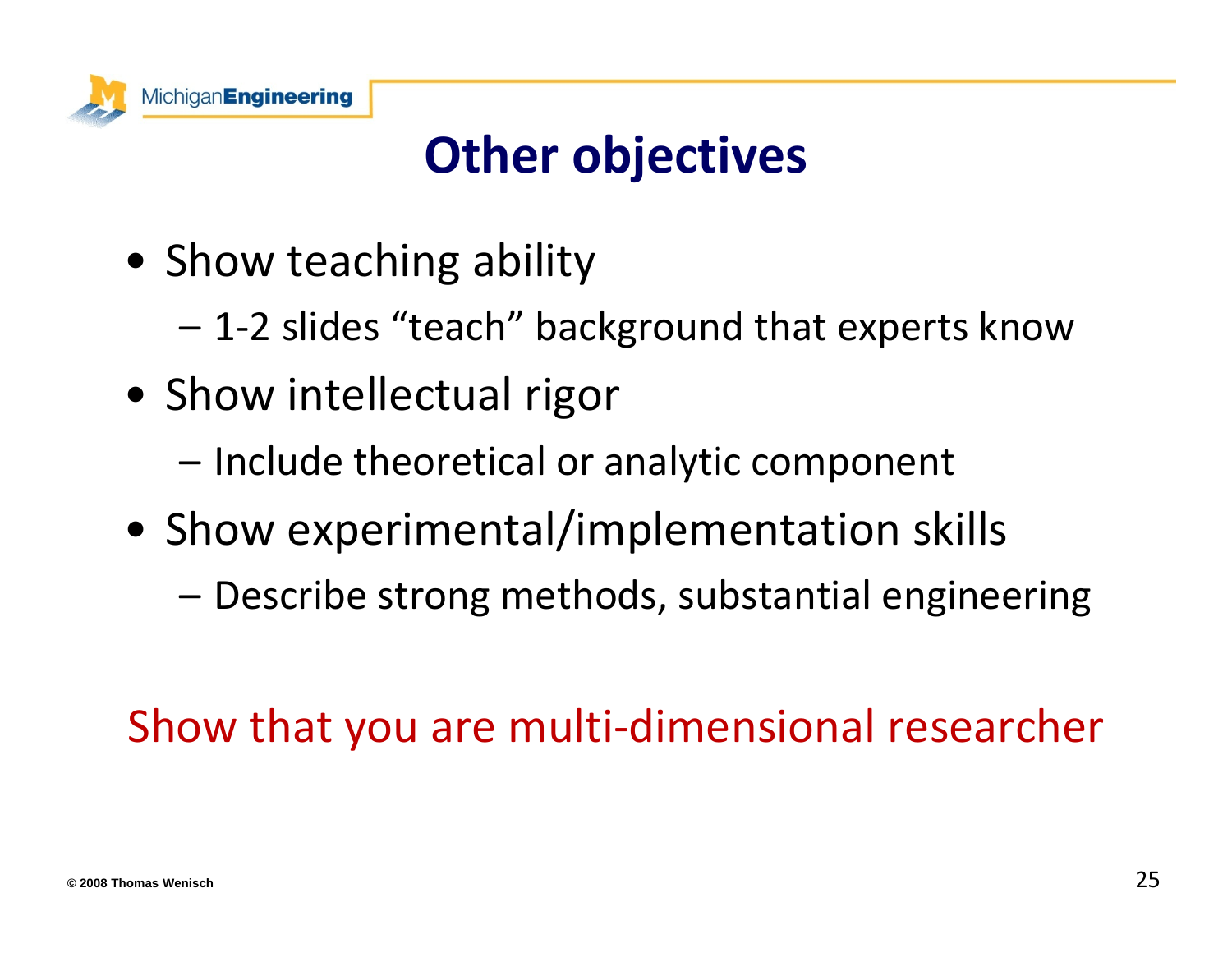

# **Timing**

# **Thou shalt finish on time…** …regardless of how often they interrupt

- Don't go over 60 minutes
- Try to leave time for questions at the end
- Skip slides if needed
- Use strategies to forestall excessive interruptions Running over is <sup>a</sup> showstopper in some depts.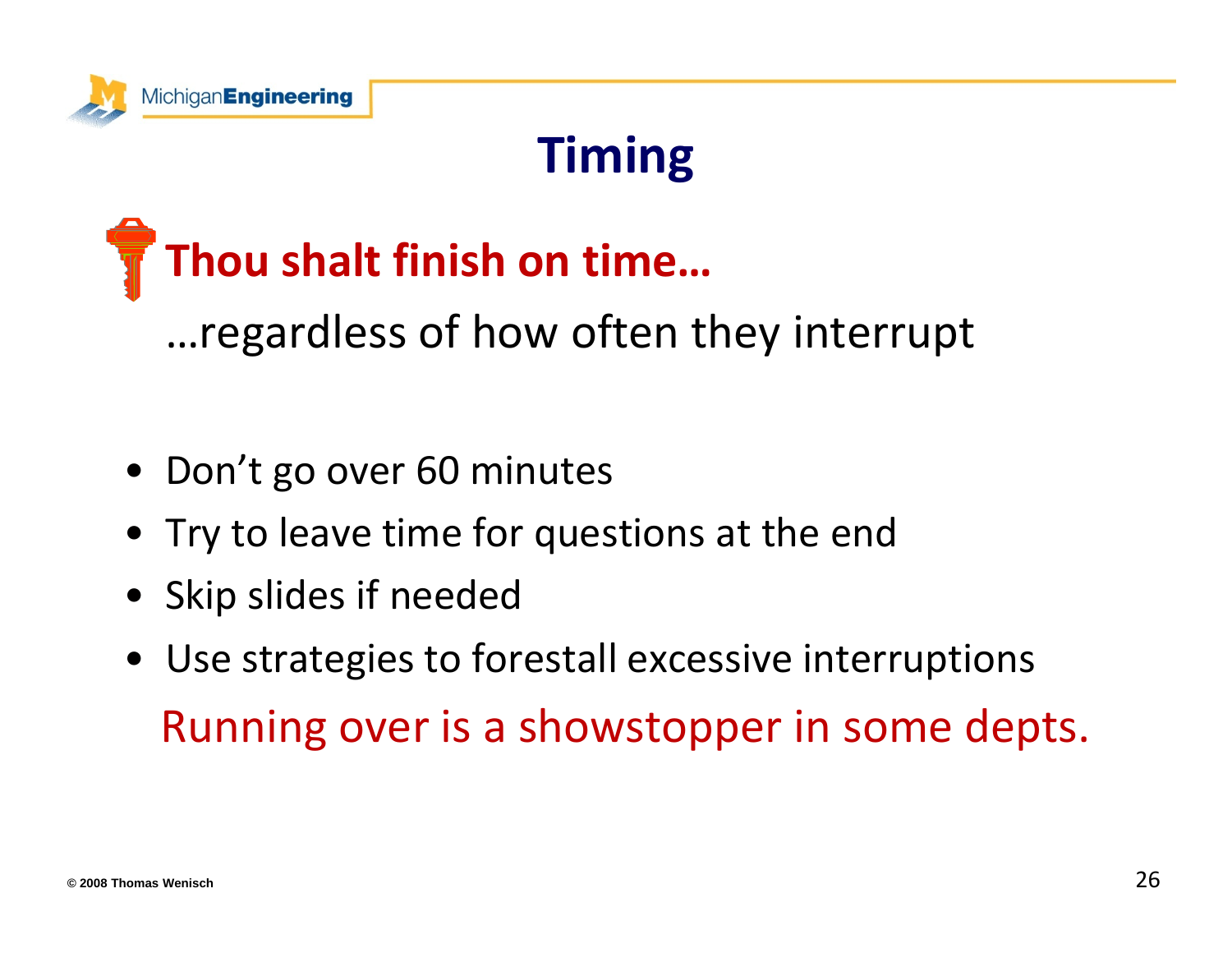

### **What to talk about**

# **Your talk should be <sup>a</sup> single narrative…** …not a list of everything you've done

- Cover only one project in depth
- Advertise other work at the end
- Typically, should be about your dissertation
- Cite your papers in your talk (advertise top‐tier publications)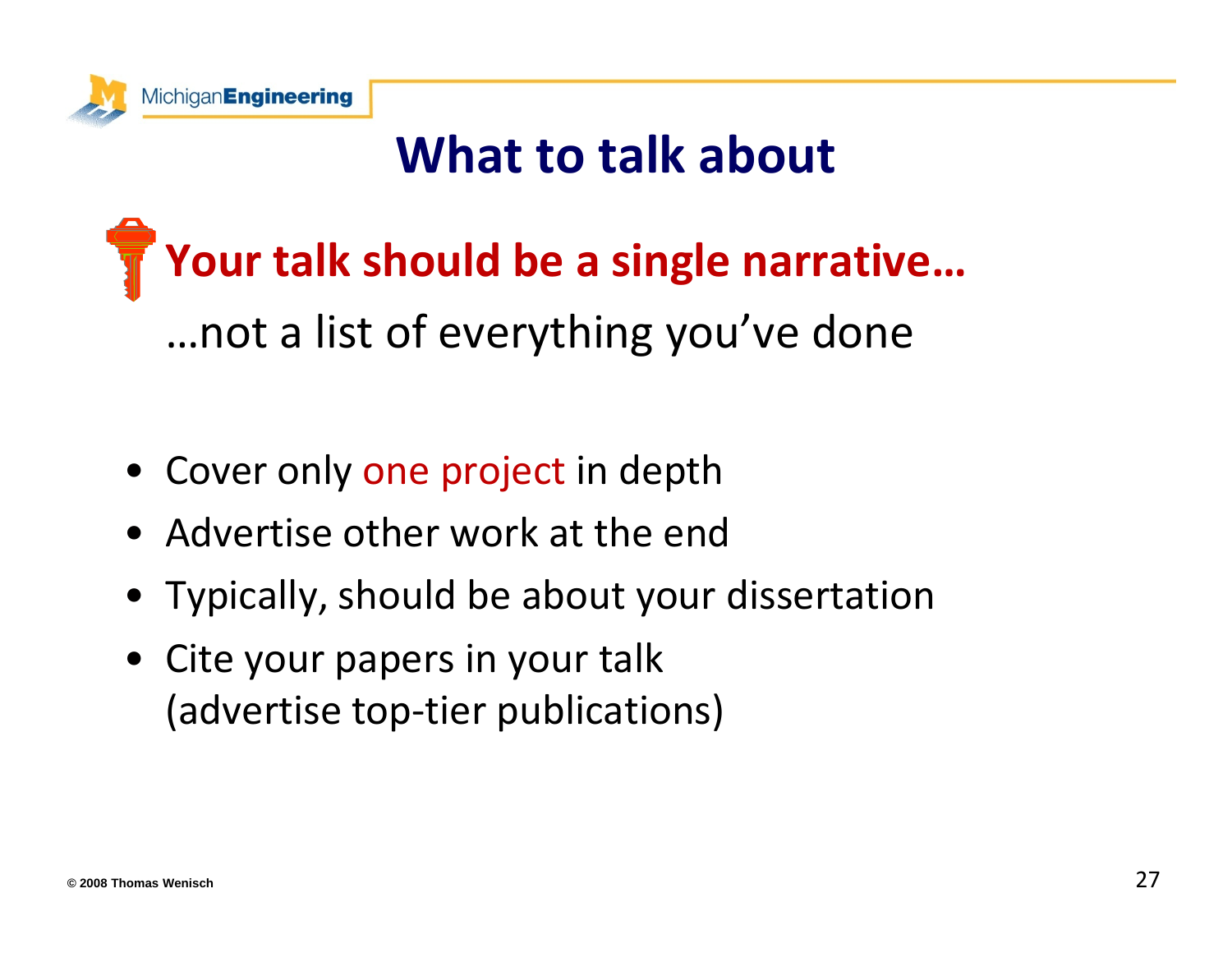

### **Talk structure**



### **Part 1 – Introduction**

- Address broad audience
	- –Target to undergrad‐level knowledge
- Emphasize motivation, impact
- Good opportunity to demonstrate teaching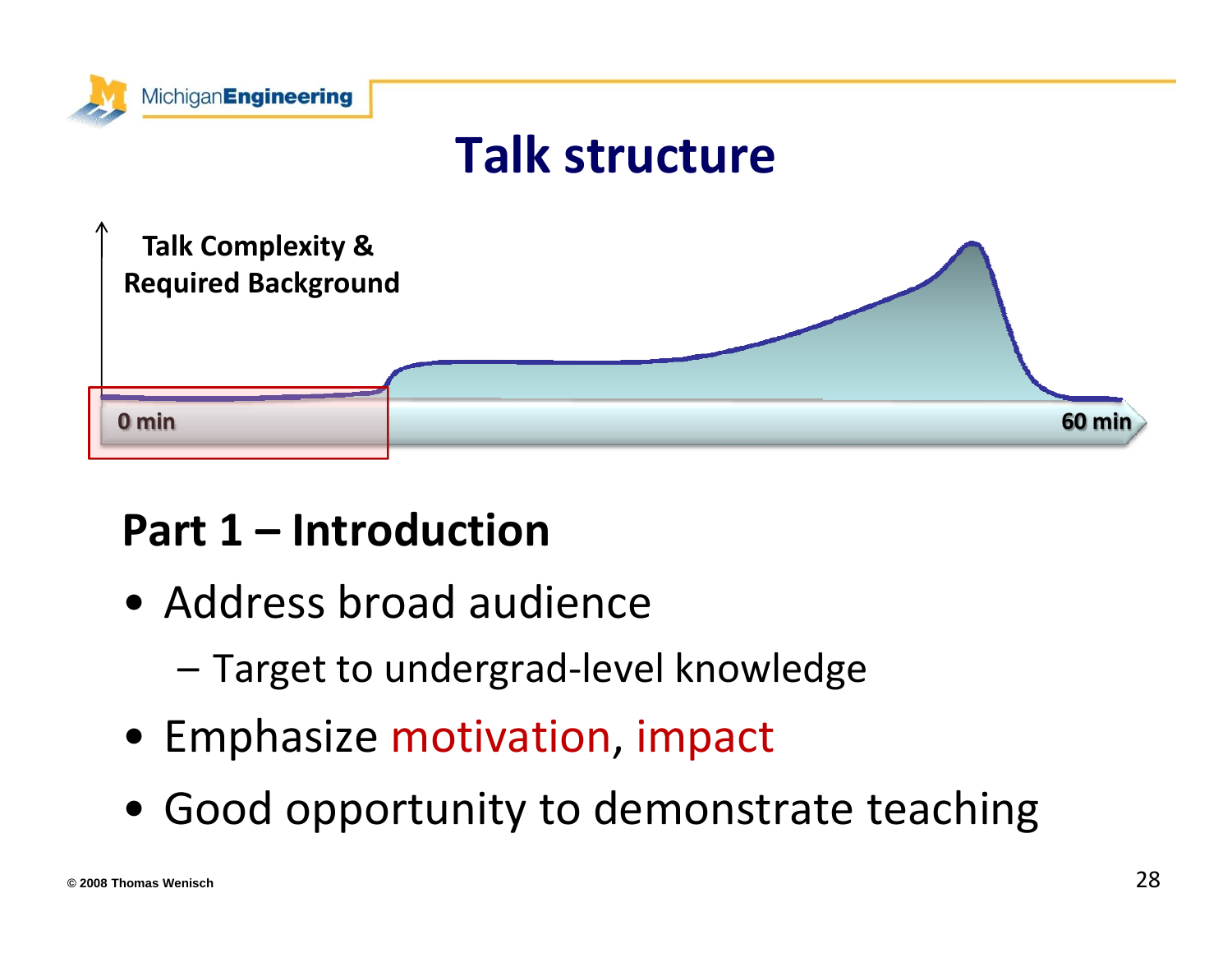

### **Talk structure**



## **Part 2 – Body**

• Address entire faculty

–Assume only <sup>a</sup> passing familiarity with the field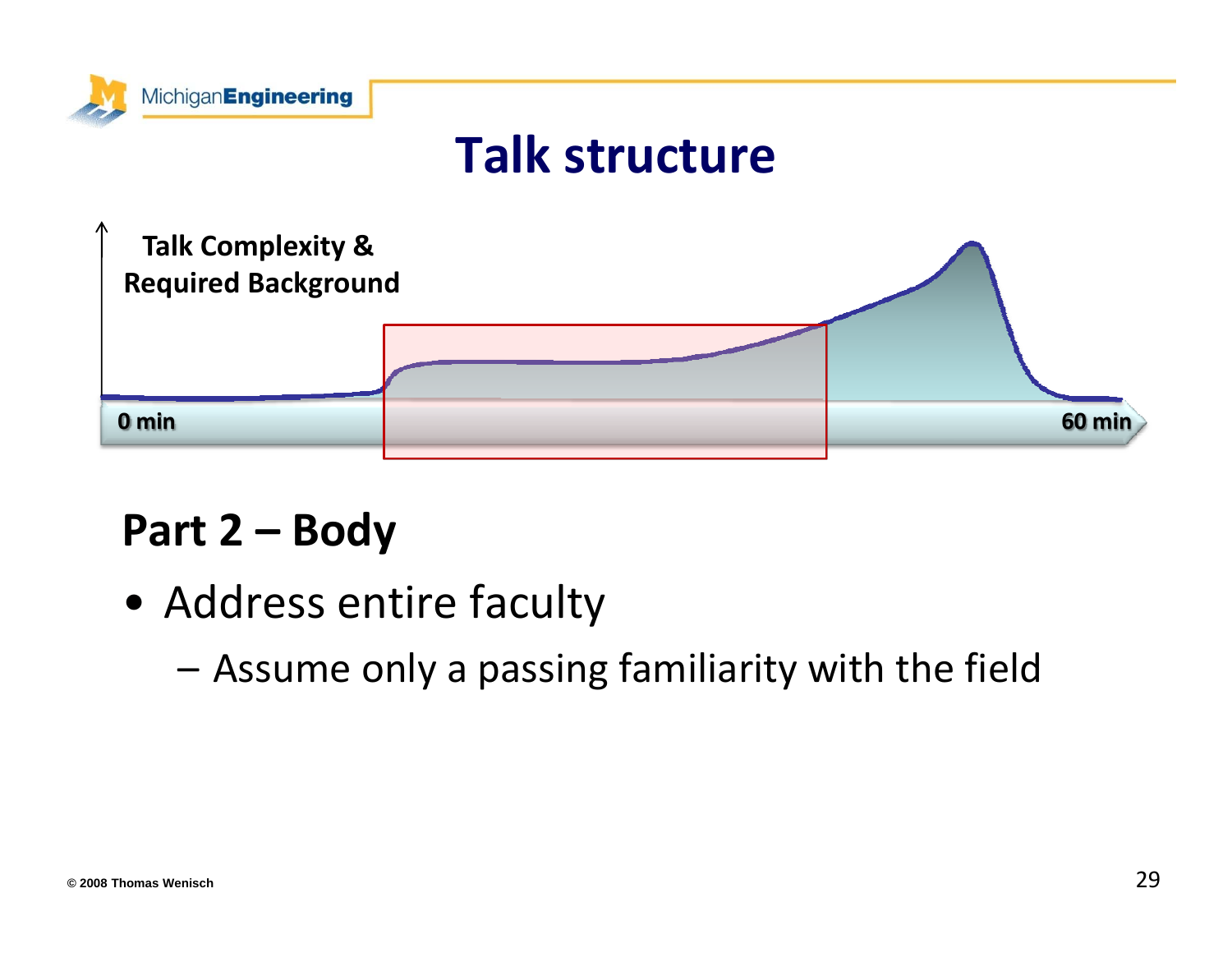



## **Part 3 – Detail**

- Address domain experts
	- –Target <sup>a</sup> typical conference audience
	- But, ensure non-experts can understand impact
- Demonstrate rigor, technical depth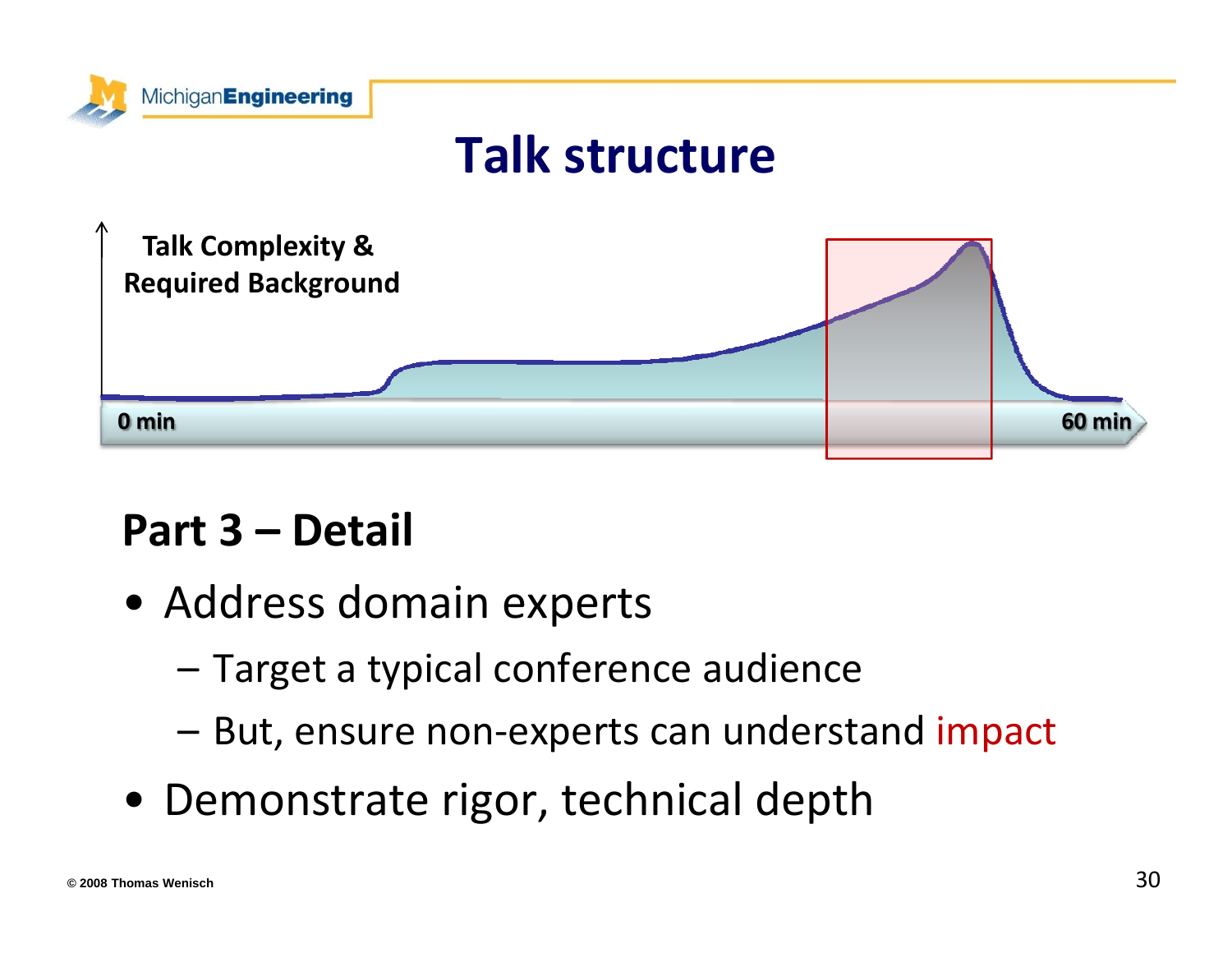

### **Conclusion**

- Jump back to highest level
	- Back to targeting undergrads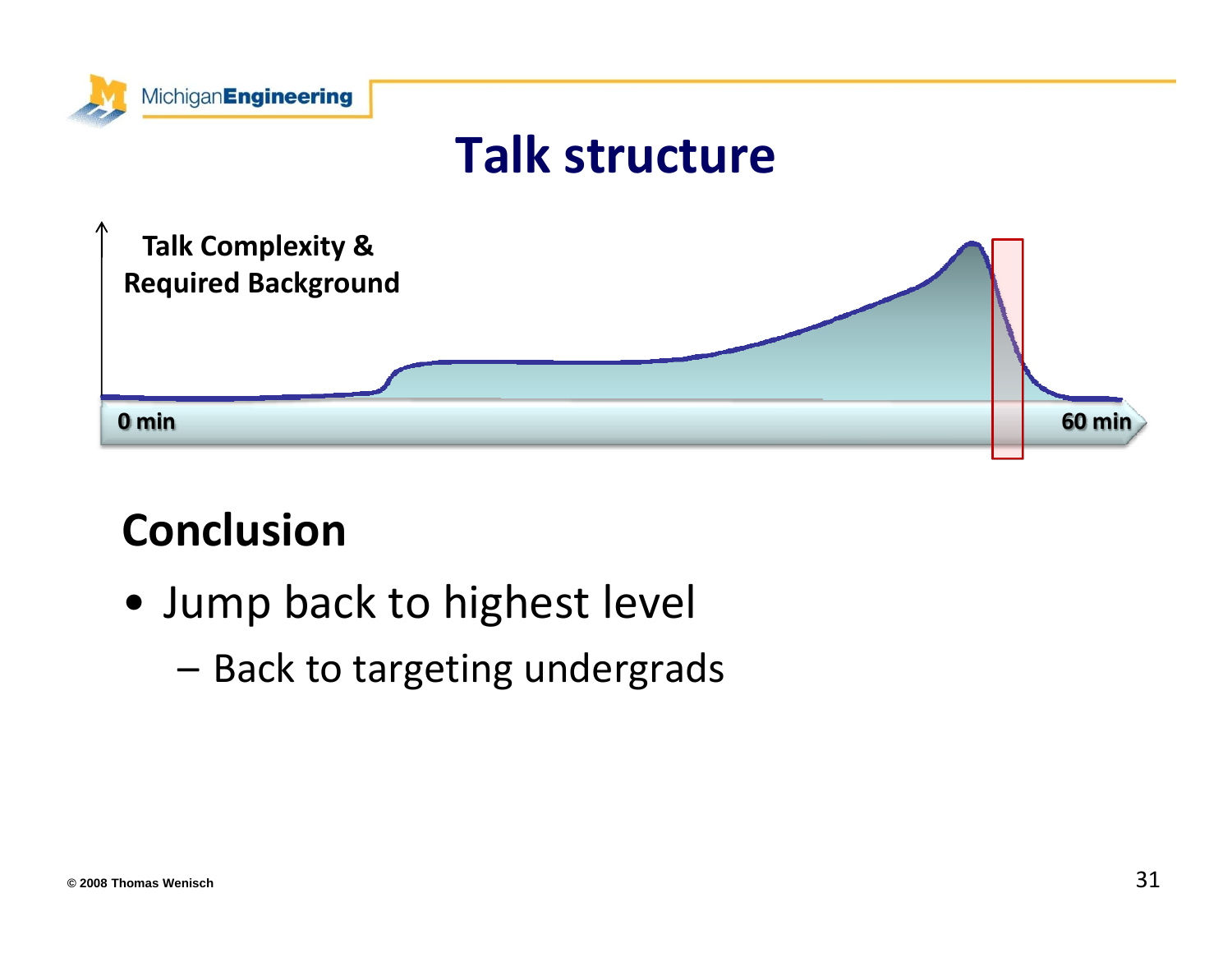

### **Other Contributions & Research Plan**

- One‐slide ads for other major contributions
- Motivation/vision of your 5‐yr. research plan
- Specific next research steps (e.g., 1-2 yrs.) Your objective: seed topics for 1‐on‐1 meetings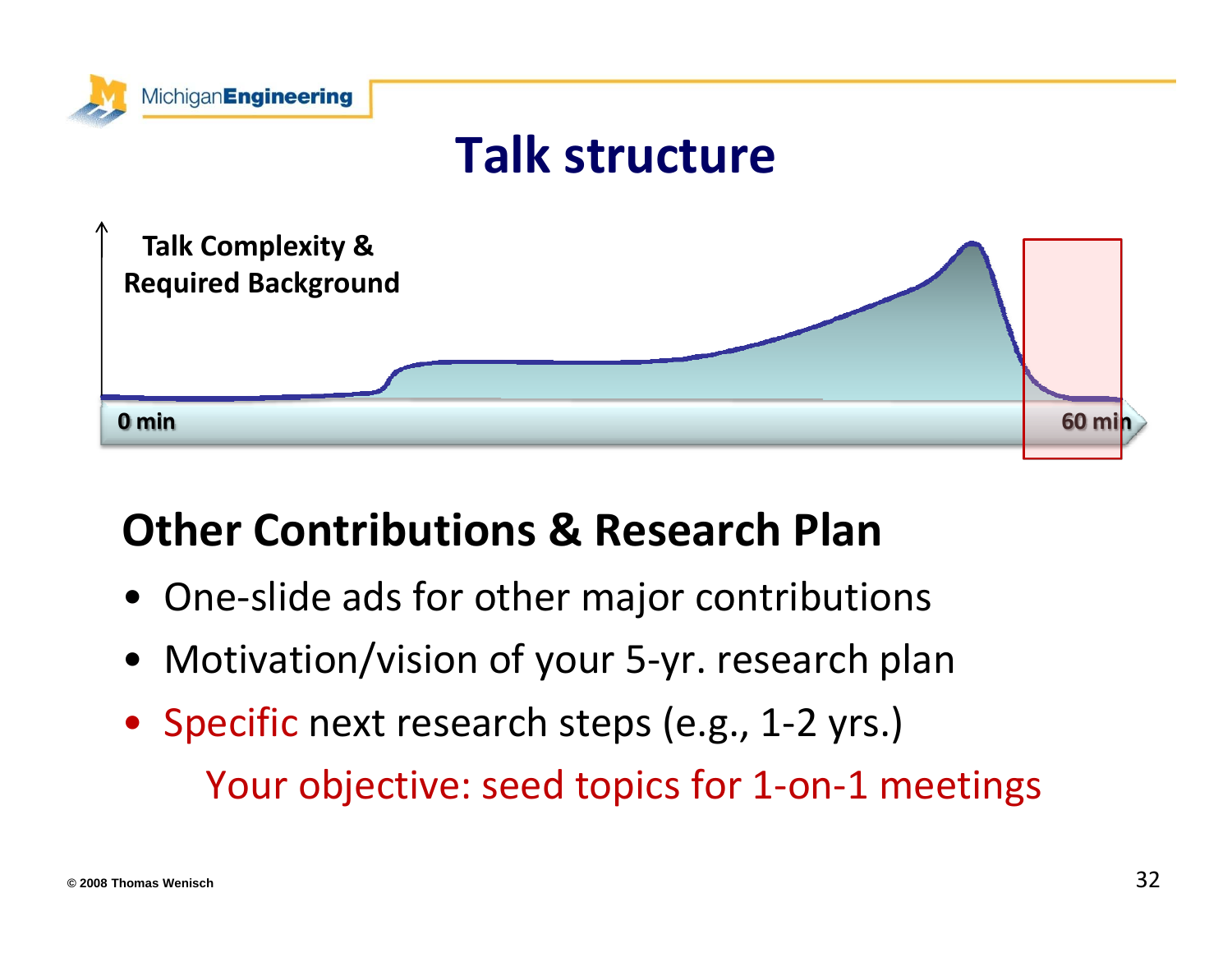

# **One‐on‐One Interviews (1)**

- Master your elevator pitch
- 3 minute version of your job talk
	- Many faculty miss the talk, want <sup>a</sup> recap
	- –– The magic is to keep it fresh, not canned

# Know who you are meeting

• Study their web pages the night before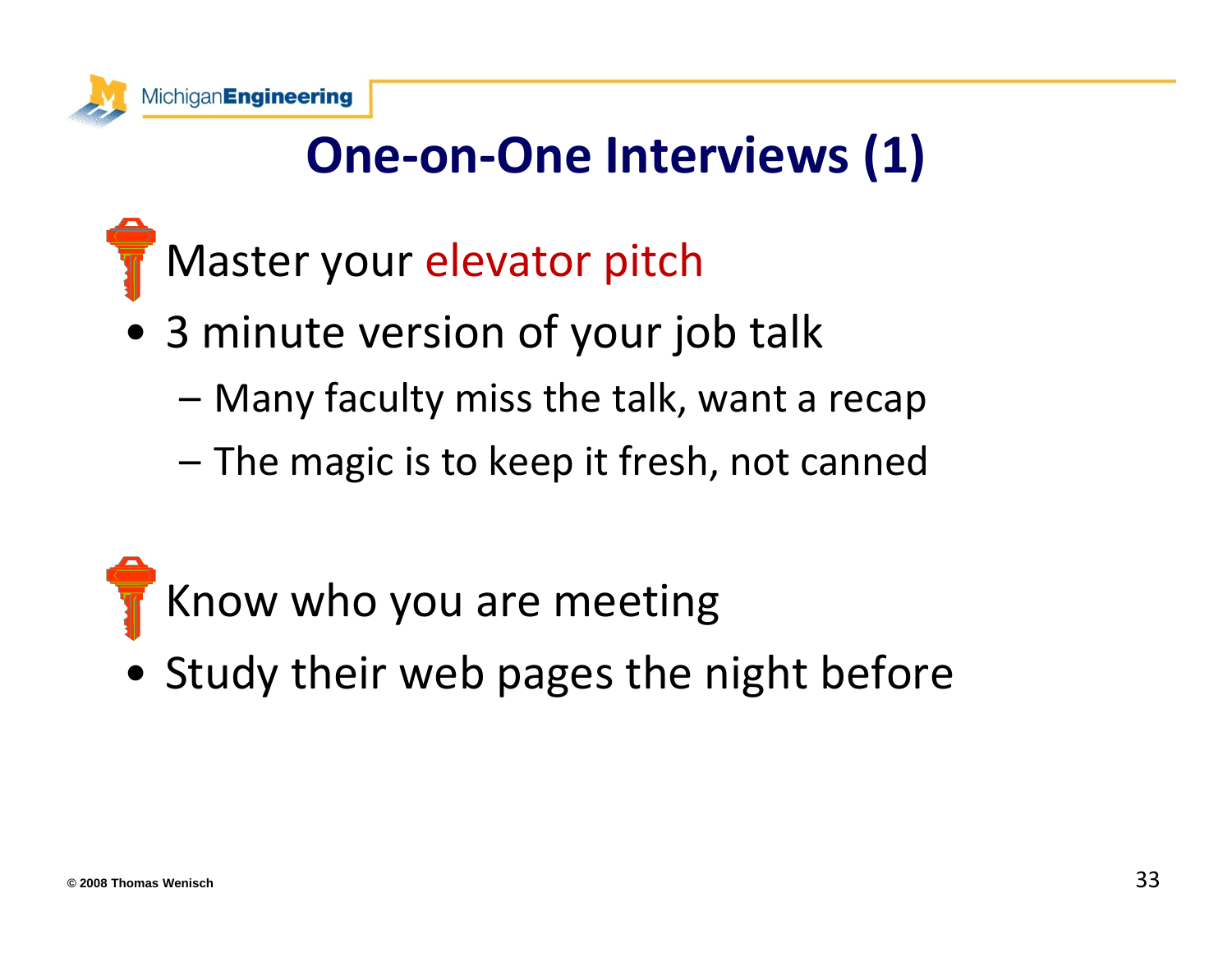

# **One‐on‐One Interviews (2)**

Interview objective is one of:

• If research collaboration is plausible, establish potential for collaboration

• If collaboration would seem contrived, try to achieve "mutual appreciation" of research significance